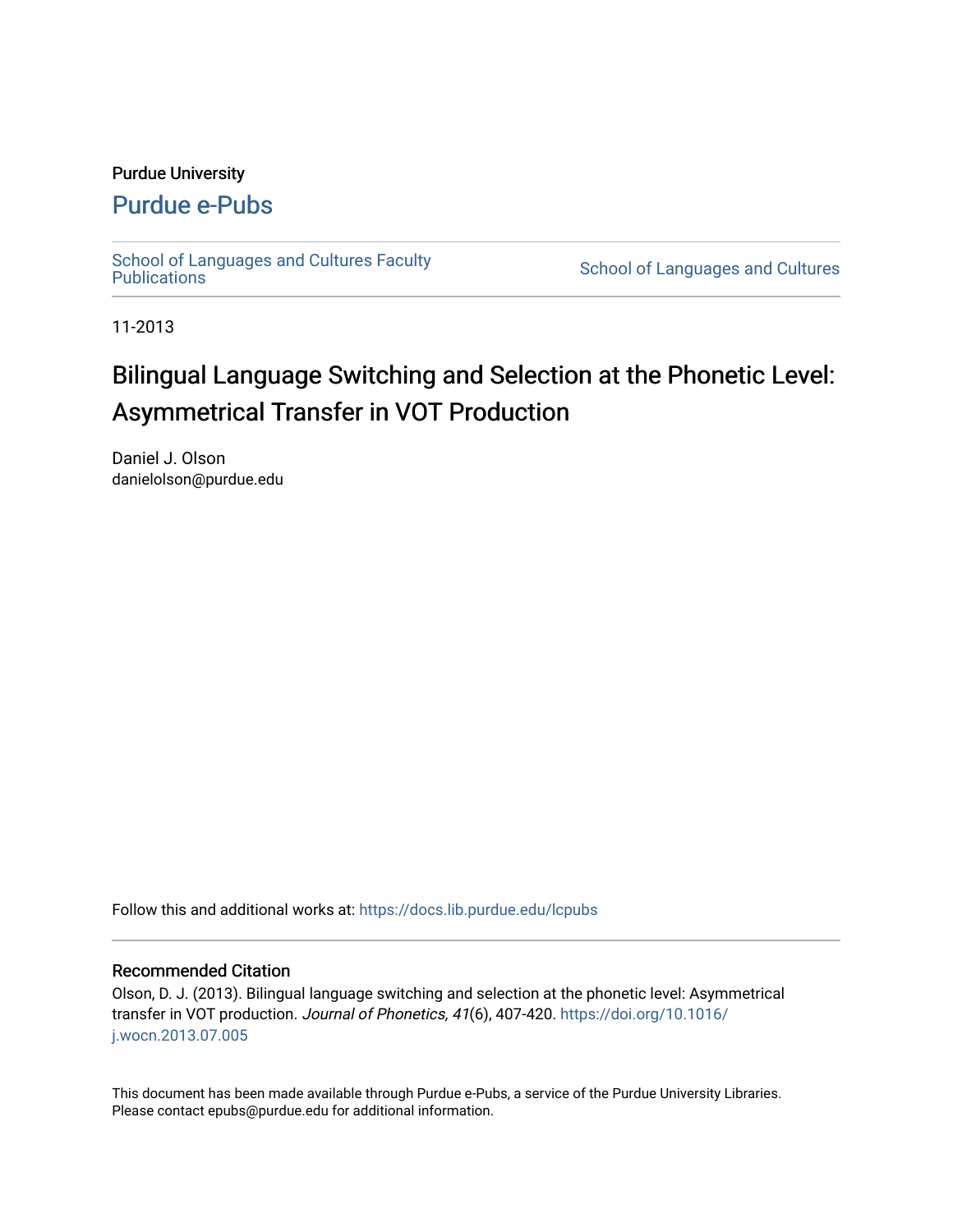## **Bilingual Language Switching and Selection at the Phonetic Level: Asymmetrical transfer in VOT production**

## **Daniel J. Olson**

*Purdue University* 640 Oval Dr., West Lafayette, IN 47907, USA danielolson@purdue.edu

## **Abstract**

The present study examines the effect of language switching on phonetic production, contributing to an understanding of the underlying interaction between a bilingual's two phonetic systems. While phonetic interaction has been studied in non-switched and codeswitched paradigms, effects of connected speech (e.g. speech planning, pragmatics, etc.) may obscure underlying phonetic interaction. To investigate the impact of language switching, a cued picture-naming task was employed, with Spanish-English bilinguals of differing dominance profiles naming pictures in English and Spanish. Stimuli were produced both as switched and non-switched tokens. Addressing the impact of context, stimuli were presented in three contexts varying in quantity of language. Results indicate an asymmetrical effect of language switching on voice onset time. Specifically, both Spanish-dominant and English-dominant bilinguals demonstrated unidirectional transfer, with the dominant language significantly impacted by language switching. Drawing parallels with findings of asymmetrical temporal costs found at the lexical level, and resulting theoretical models, implications are discussed with reference to possible inhibitory mechanisms at play in bilingual phonetic selection and switching.

**Keywords:** Language Switching, Language Mode, Code Switching, Bilingualism, Spanish, English, Voice Onset Time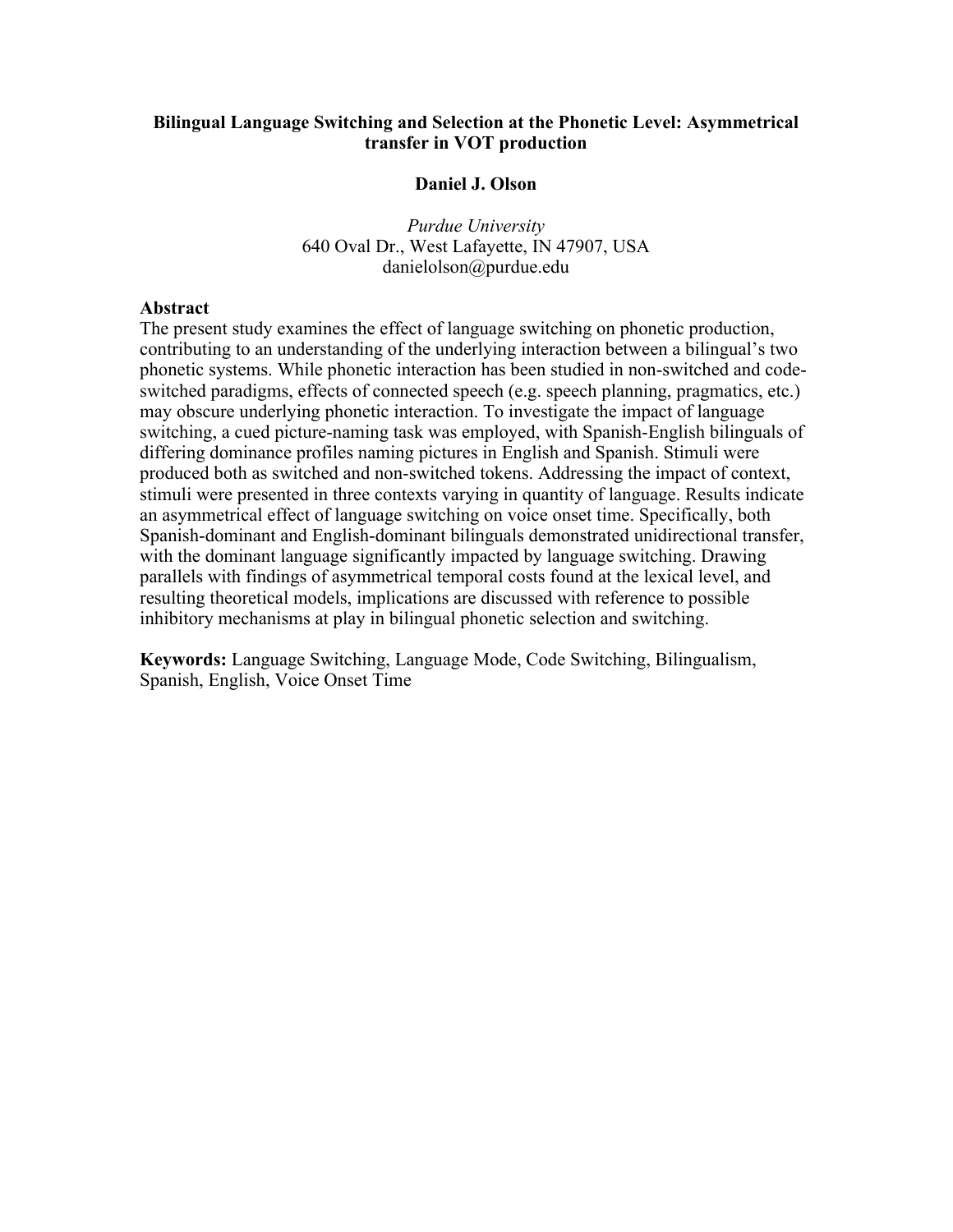## **1. Introduction**

Bilinguals are consistently faced with the challenge of storing, separating, and selecting the competing languages within a single mind. Particularly in the case of highly proficient bilinguals, given the relatively equal strengths and overlapping neural networks of the two languages (e.g. Illes et al., 1999), one might expect confusion and persistent, uncontrolled language switching. However, this is not the case; the exact opposite is true. Bilinguals, excepting cases of trauma (e.g. Perecman, 1984), are very capable of segregating and limiting interference between their two languages. This feat becomes even more impressive when we consider natural, everyday bilingual practices, such as code switching. Not only are bilinguals able to maintain the division between their two languages when necessary, but when contextually appropriate, they are able to switch back and forth between them in a systematic, predictable manner (Zentella, 1997). The question then arises as to how bilinguals manage to separate their two languages, while still allowing for language switching when appropriate. This issue is further complicated when we consider the complexities and different levels of language. As such, bilinguals must separate their languages across a number of levels: syntactic, lexical, phonological, phonetic, etc.

While a fairly substantial body of research has begun to make significant inroads into understanding the cognitive mechanisms for language separation at the lexical level (e.g. Green, 1998), interaction and separation at the phonetic level has received much less attention (Fabiano-Smith & Barlow, 2010). In addition, the extant research addressing the potential interaction of the two phonetic systems has focused predominantly on code switching, switches between two languages occurring within connected speech. While code switching may offer some insights, effects of context and connected speech (e.g. pragmatics, speech planning, etc.) may obscure underlying phonetic interaction. Language switching, switches between languages not occurring in connected speech such as those prompted in experimental research, on the other hand, may allow for an investigation of the interactions between the two systems without the influence of discursive constraints.

To address the broader goal of furthering the understanding of the language switching mechanism at the phonetic level, the present study examines the interaction of a bilingual's two phonetic systems in an experimental, cued language switching paradigm, absent the effects of connected speech. The results will be discussed with reference to proposals for the cognitive mechanisms responsible for language separation at the lexical level, most notably the Inhibitory Control Model (ICM) (Green, 1998).

#### *1.1 Two Phonetic Systems*

Early research on phonetic production in bilinguals sought to establish that bilinguals maintain and produce separate phonetic categories in their two languages (Caramazza, Yeni-Komshian, Zurif, & Carbone, 1973; Hazan & Boulakia, 1993, MacLeod & Stoel-Gammon, 2010). While such categories may be distinct from monolingual norms (see Flege & Eefting, 1987; Flege & Port, 1981), bilinguals distinguish between the phonetic norms in the production of their two languages (although for very similar phonetic contrasts between two languages, see Flege, 1995). This finding holds for highly proficient bilingual speech perception as well (e.g. Bosch & Sebastian-Galles, 2003; but for possible perceptual limitations see Pallier, Bosch & Sebastian-Galles, 1997).

Further support for this distinction between the two phonetic systems comes from research on early bilingual acquisition as well as sequential second language acquisition.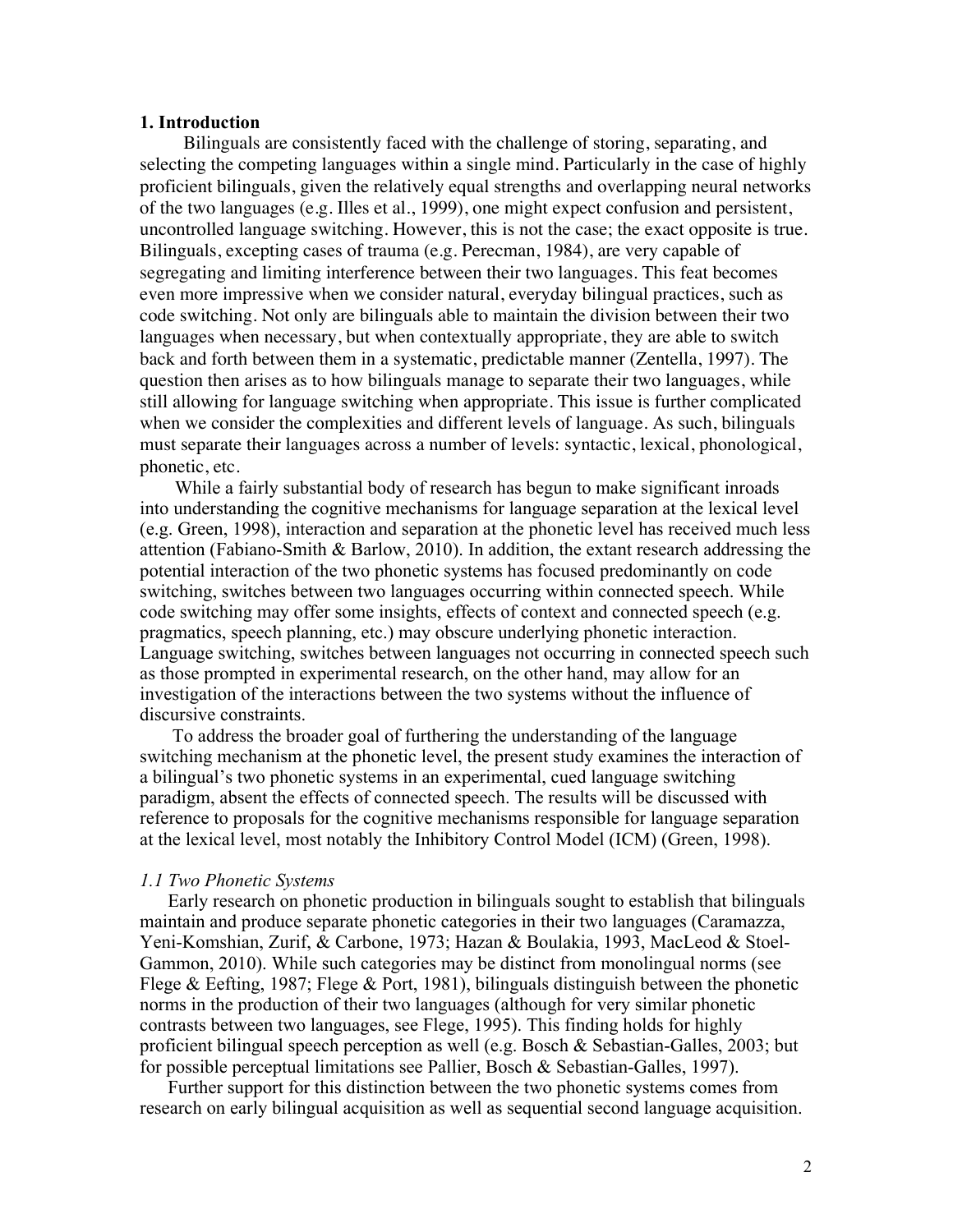For bilingual language acquisition, while there is an ongoing debate as to whether the dual systems emerge as a result of one single system that then divides into two autonomous systems (e.g. Unitary System Model: Volterra & Taeschner, 1978; Vihman, 1985;) or as dually developing systems (e.g. Dual Systems Model: Keshevarz & Ingram, 2002; see also Genesee, 1989; Koppe & Meisel, 1995; Lanza, 1992), there is consensus that even from a young age, bilinguals separate their two phonetic systems. Similarly, for acquisition of a second language (L2) (cf. first language- L1), several distinct proposals have been made as to how learners acquire new phonetic categorizations (e.g. Perceptual Assimilation Model-L2: Best & Tyler, 2007; Native Language Magnet Model: Kuhl, 1992; Speech Learning Model: Flege, 1995), but again, there is general agreement that, with some exceptions, L<sub>2</sub> learners are capable of establishing separate phonetic systems for their two languages. Thus, switching languages requires not only a switch at the lexical level, it also requires a switch at the phonetic level.

However, the two systems are not entirely autonomous. In non-switched interaction, there are several different types of interactional outcomes that have been reported including influence of the L1 on L2 (e.g. Caramazza et al., 1973), influence of L2 on L1 (e.g. Flege, MacKay, & Piske, 2002), and bidirectional influence of L1 on L2 and L2 on L1 (e.g. Fowler, Sramko, Ostry, Rowland, & Hallé, 2008). Furthermore, during bilingual acquisition, children may evidence differing patterns of interaction between the two systems depending on language specific and proficiency factors (Kehoe, Lleó, & Rakow, 2004, Paradis & Genesee, 1996). As noted by Fabiano-Smith and Barlow (2010), while it is generally accepted that bilinguals differentiate their systems from an early age, and that these two systems interact, "the extent to which they interact is as of yet unclear" (p. 2). A similar sentiment was previously conveyed by Flege (1995), who notes that phonetic elements of the L1 and L2 will undoubtedly have an influence on one another, as the phonetic elements of the L1 and L2 reside in a "common phonological space" (see also Yeni-Komshian, Flege, & Liu, 2000). While the authors referred specifically to nonswitched production in either of a bilingual's two languages, this statement holds particularly true for cases in which bilinguals switch from one language to another.

## *1.2 Interaction in Code switching*

While there is a substantial body of work on the phonetic interaction of a bilingual's two languages in non-switched contexts, there have been surprisingly few studies that have addressed the phonetics of code switches. *Code switching* has been defined as "the selection by bilinguals or multilinguals of forms of an embedded variety in utterances of a matrix variety during the same conversation" (Myers-Scotton, 1993, p. 3). Code switching offers a unique opportunity to investigate phonetic interaction between a bilingual's two languages given the "interlanguage interaction" that occurs in code switching (Antoniou, Best, Tyler, & Kroos, 2011, p. 4). The few extant studies, described in detail below, have differed methodologically in several significant ways and have reported varied findings. Overall, findings have included no phonetic interaction (Grosjean & Miller, 1994), unidirectional transfer and bidirectional transfer (Bullock  $\&$ Toribio, 2009; Bullock, Toribio, González, & Dalola, 2006), and L1 to L2 transfer (Antoniou, et al., 2011).

In one of the first studies specifically designed to investigate the phonetic effects of code switching in production, Grosjean & Miller (1994) investigated the phonetic realizations at the point of switch by exploiting the voice onset time (VOT) difference between French and English. VOT corresponds to the lag between the release of a stop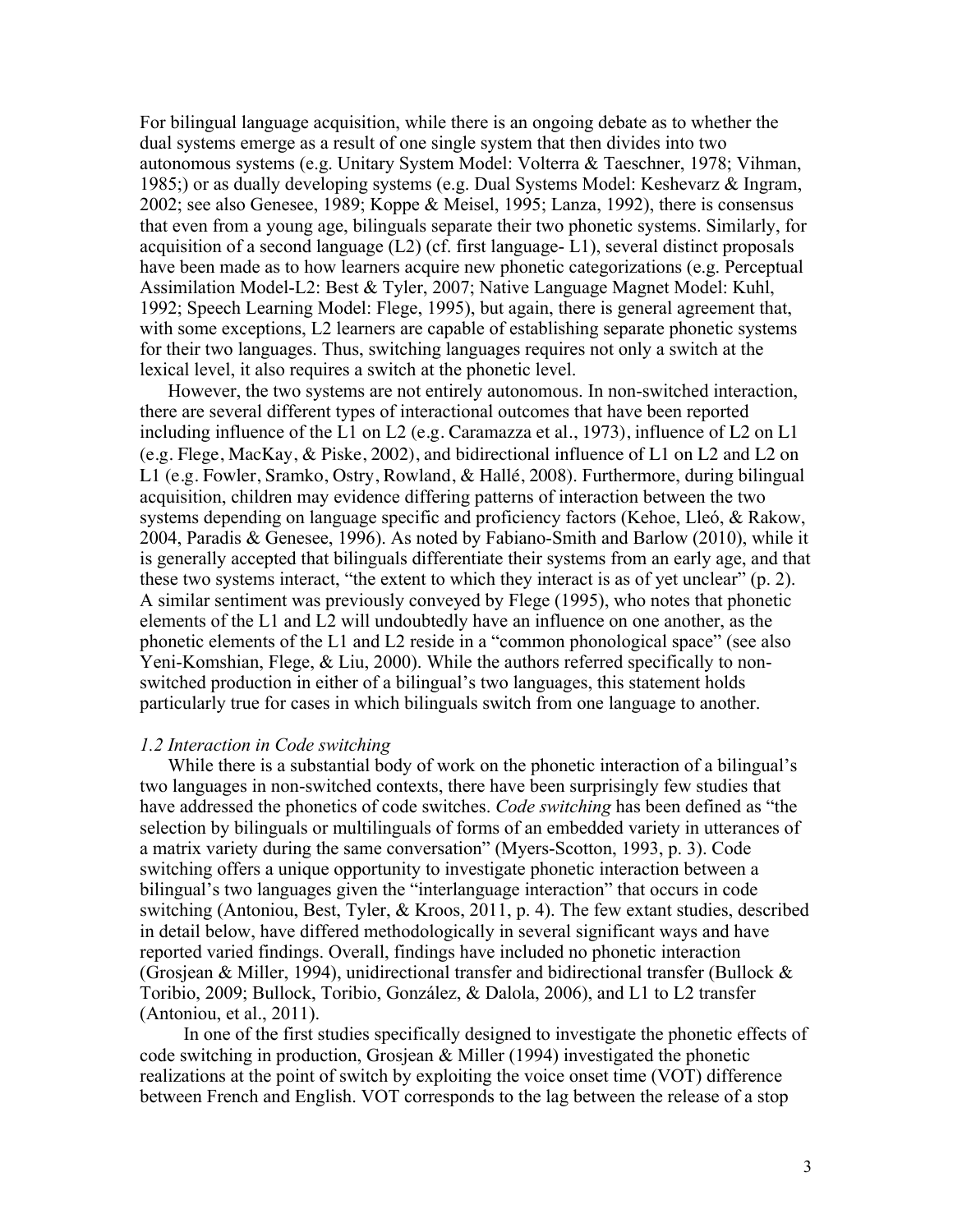consonant and the onset of vocal fold vibrations (Lisker & Abramson, 1964). French has short-lag voiceless stops (0-30 ms) and English long-lag voiceless stops (30-120 ms) in initial position. Results for a task in which participants re-told stories they had previously read, with single English tokens inserted into French utterances, indicated that there were no significant differences between the non-switched English and the code-switched English productions. That is, English code-switches were produced with VOTs similar to monolingual English tokens. With respect to the VOT production of a code-switched token, Grosjean & Miller (1994) conclude that switching does not induce any interaction between the two phonetic systems. In short, "Switching from one language to another appears to involve a total change, not only at the lexical level but also at the phonetic level" (p. 203).

Standing in contrast, Bullock et al. (2006) and Bullock and Toribio (2009), examined VOT for Spanish-English bilinguals and found significant interactions between the two phonetic systems. Examining the VOT for Spanish-English bilinguals, their studies encompassed both early (Bullock & Toribio, 2009) and late bilinguals (English-dominant and Spanish-dominant: Bullock et al., 2006). Exploring the production of word-initial voiceless consonants at the point of switch, their results indicated that there was a degree of phonetic convergence with respect to VOT values, yet this effect differed based on the direction of switch (English to Spanish vs. Spanish to English), as well as dominance profile of the bilingual. Specifically when switching from Spanish to English, all bilinguals produced code-switched English tokens with significantly shorter, more "Spanish-like" VOTs relative to non-switched English tokens. Conversely, when switching from English to Spanish, only the early bilingual group evidenced convergence, with code-switched Spanish tokens produced with significantly longer, more "English-like" VOTs relative to non-switched Spanish tokens. Importantly, the stimuli for these studies consisted of randomized utterances in which approximately half of the utterance came from each language, representative of alternational code switching (Muysken, 2000).

Similarly, Antoniou, et al. (2011) investigated the VOT of code-switched tokens in Greek-English bilinguals who were L2-dominant (English). Again, the experimental design paired a long-lag (English) and short-lag (Greek) language. Using a procedure in which subjects produced code-switched pseudo-words in both Greek and English, results indicated a significant effect of the L1 on productions of the L2, with code-switched English tokens being produced with significantly shorter VOTs than non-code-switched tokens. Important to note, given that the subjects were L2-dominant, the direction of transfer may be described as both non-dominant to dominant, as well as short-lag VOT language to long-lag VOT language.

Table 1 summarizes the variety of phonetic interaction patterns that have emerged (L1 to L2; L2 to L1), with the most consistent pattern to emerge is an effect of transfer on a language with long-lag VOT. This pattern was found both for speakers dominant in short-lag languages (Spanish-dominant bilinguals: Bullock, et al., 2006) as well as for those dominant in long-lag languages (English-dominant bilinguals: Atoniou, et al., 2011; Bullock, et al., 2006). However, it appears that short-lag languages may not be immune to transfer (see early bilinguals: Bullock & Toribio, 2009). Thus, the results from these studies seem to indicate the potential for interaction between the two separate phonetic systems in cases of code switching.

<Insert Table 1 about here>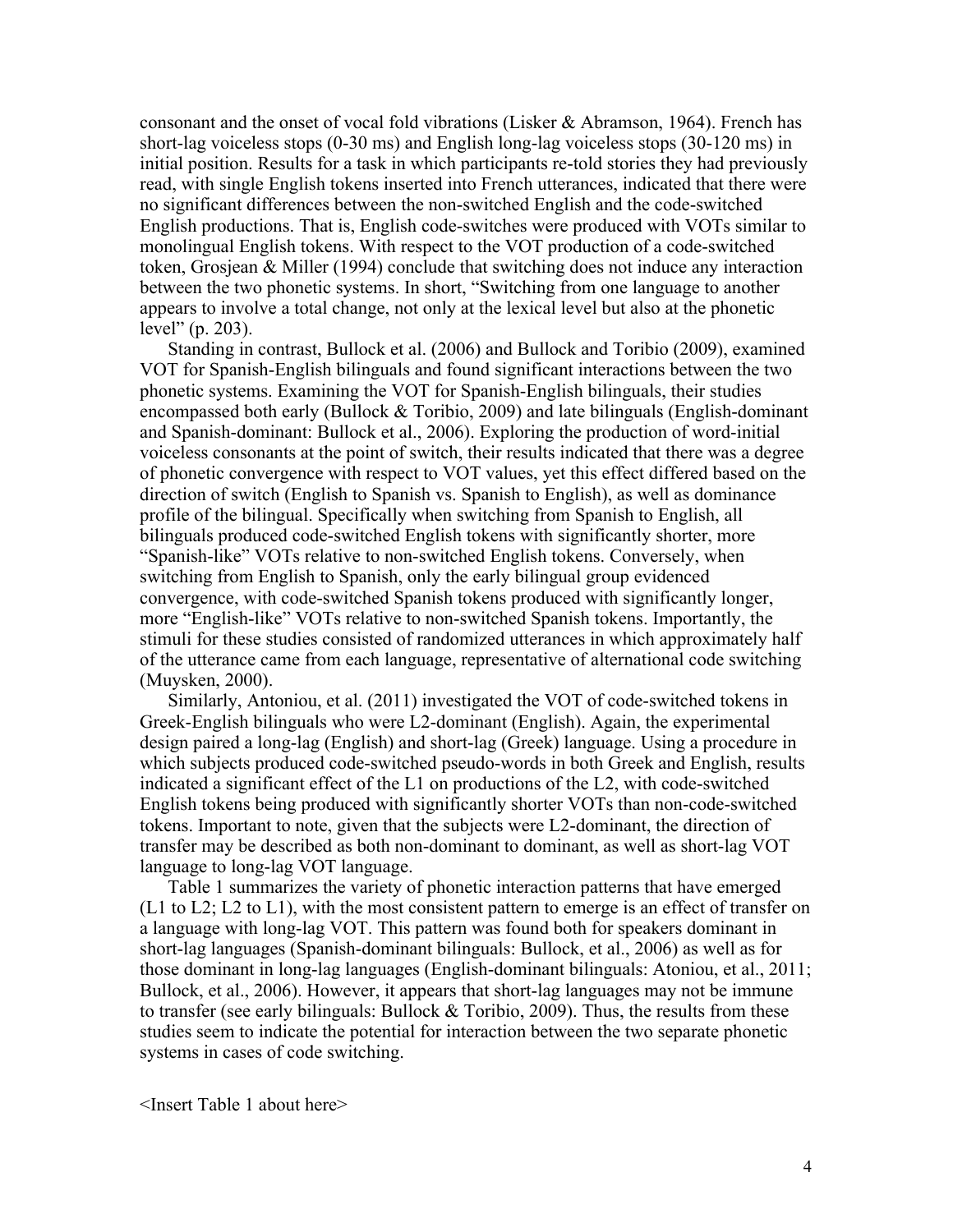## *1.3 Code switching and Language Switching*

A crucial distinction should be made between *code switching* and *language switching*. Mainly, while code switching occurs within the context of a larger discourse or utterance, *language switching* refers to switches occurring without such discursive constraints, often in an experimental paradigm. While code switching paradigms present a unique opportunity to study the interaction of two phonetic systems, they are potentially problematic on several levels for the study of language separation and selection mechanisms.

First and foremost, in both reading paradigms and naturalistic speech, speakers must plan their productions, with "buffering" times of up to 1000 ms required before beginning to name objects (e.g. Griffin & Bock, 2000). Given this planned nature, speakers have the opportunity to modulate ahead of a switch, accessing the language of the code-switched token prior to producing this language, potentially resulting in different phonetic effects in advance of and at the point of switching, due not solely to effects of language switching, but the pre-modulation. The assertion is supported in findings from Bullock et al. (2006) and Bullock and Toribio (2009), who found shifts in VOT *prior to* a code-switched token, indicative of planning of the switch and partial access to the phonetic norms of the language of the switch. Second, code switching in discourse, on a broader level, is generally performed for specific pragmatic reasons, related to communicative factors, clarification, and a lack of linguistic knowledge (Auer, 1998; Chan, 2003; Gumperz, 1982; Zentella, 1997; for children: Reyes, 2004). These various pragmatic intents may affect phonetic production. Third, given that discourse is generally produced for communicative purposes (Linell, 1998), speakers may modulate the phonetic properties of a switch within the constraints of a discourse based on perceived interlocutor needs and issues of predictability and intelligibility (e.g. Bell, Brenier, Gregory, Girand, & Jurafsky, 2002), in addition to the pragmatic function of the switch itself. As such, these discursive properties may partially drive the production of code-switches, masking underlying effects of interaction (i.e. for hyper-articulation of code switching see Olson, 2012). Lastly, in the case of Grosjean and Miller (1994), the stimuli used in the production paradigm have been selected to be bilingual homophones, a point noted in Bullock (2009). The use of bilingual homophones may lead to intentional exaggeration of the relevant contrasts, or *divergence*, leading to patterns being found that are not generalizable to the majority of naturally occurring code switches.

These, as well as other potential factors, may affect the phonetic implementation of code-switches, by definition produced within the context of a larger discourse. As such, while code switching paradigms have served to highlight the potential outcomes of interaction between the two systems and describe in detail the phonetic effects of code switching, they may not be representative of the underlying phonetic interaction resulting from the act of switching languages.

In contrast to code switching, the cued picture-naming paradigm prompts language switches free from discursive constraints and interlocutor effects, eliminates the possibility for advanced planning, and thus provides a clear view of the underlying nature of phonetic transfer. Using this type of language switching paradigm, researchers have begun to study the mechanisms that allow for the separation of two lexical systems (e.g. Costa & Santesteban, 2004; Costa, Santesteban, & Ivanova, 2006; Linck, Schwieter, & Sunderman, 2011; Meuter & Allport, 1999; Philipp, Gade, & Koch, 2007; Philipp & Koch, 2009; Schwieter & Sunderman, 2008 among others). While informative at the lexical level, this same paradigm has yet to be applied at the phonetic level. In addition,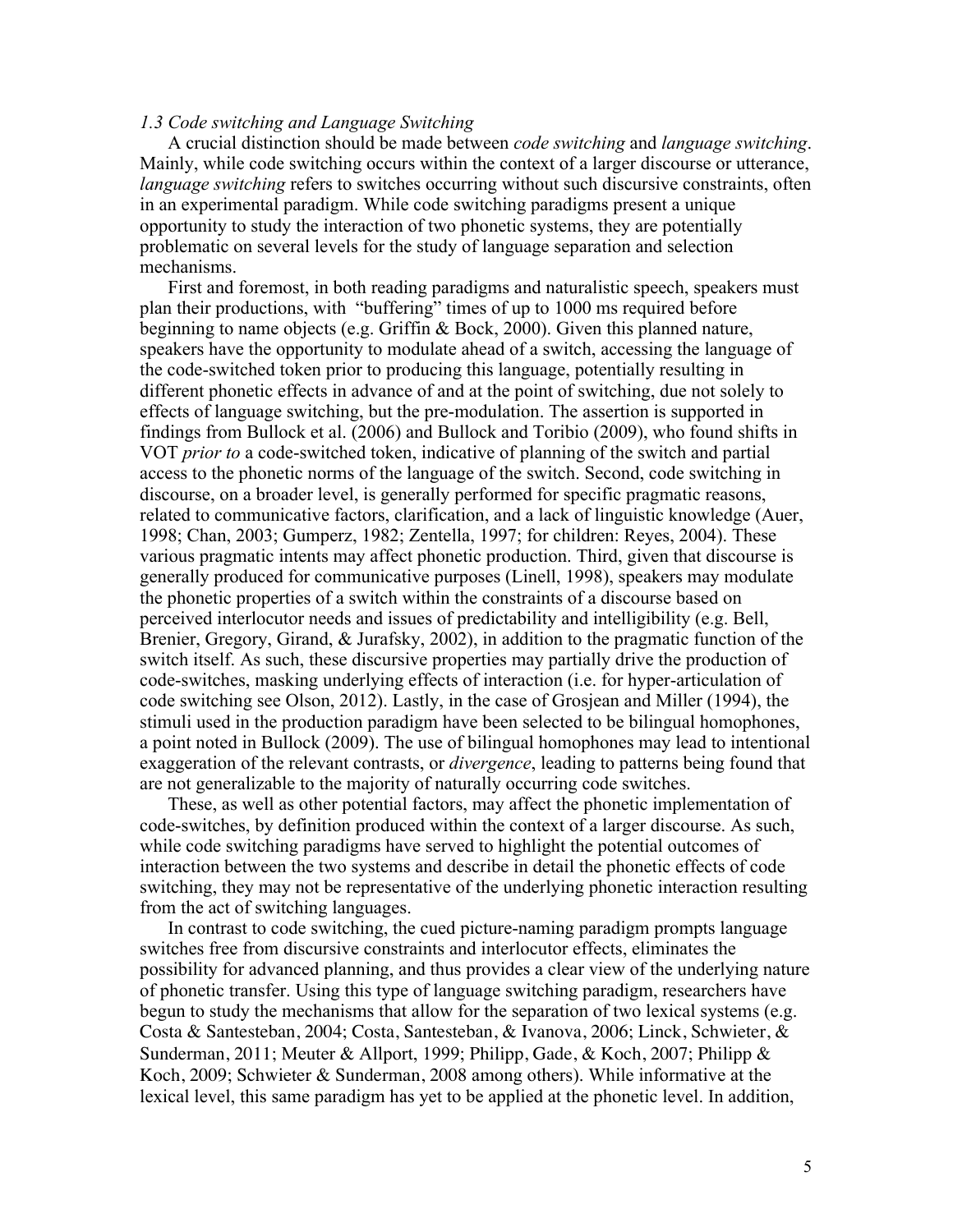while lexical productions represent a relatively categorical distinction, with items either from language A or language B, the continuous nature of some phonetic features (e.g. VOT) provides a unique opportunity to investigate interaction of the two phonetic systems in the language switching paradigm.

Of the previous studies investigating language switching, particularly through the use of a cued picture-naming study, only Meuter & Allport (1999) make a brief mention of possible phonological effects. Specifically, in discussing their discarded data, they claim that while the overall number of errors was limited, "a number of phonological blends between the two languages" were found (p. 35). While they present no metric for determining what constituted a phonological blend, it is clear that, at minimum, the effect of language switching on phonetic production warrants further investigation. Other authors discuss production errors that result in discarded data, including false starts in the opposite language (e.g. Costa & Santesteban, 2004), and these types of errors may be what are included under the term of "phonological blend." However, it is unlikely that Meuter & Allport are referring to the fine-grained degrees of phonetic transfer, the subject of the current investigation.

#### *1.4 Language Mode*

Finally, while the actual point of language switching may serve as a catalyst for interaction between the two systems, it is possible that a shift in speaker expectation, akin to *language mode*, may also serve to cause an interaction between the two systems.

In natural speech, bilinguals can operate either monolingually, speaking in one of their two languages, or bilingually, alternating between them. Yet, such a division cannot be considered categorical. Addressing the range of options available to bilinguals, Hasselmo (1970) notes that Swedish-English bilinguals alternate between three different norms or "modes" of speaking: English-only, American-Swedish, and Swedish-American. Here, Hasselmo (1970) differentiates between monolingual communication and two different degrees of bilingual communication (for Spanish-English see Poplack, 1980). The idea of various language norms, or *language modes*, has been further explored, most notably by the work of Grosjean (Grosjean, 1985, 1997, 1998, 2001, 2008; Soares & Grosjean, 1984). In summary, bilinguals have the ability to move along a continuum from monolingual to bilingual speech production. Considering both psychological and linguistic factors, a bilingual must decide "which language to use, and how much of the other is needed—from not at all to a lot" (Grosjean, 2001, p. 2). Crucial for the current study, language mode has been discussed in terms of activation levels of a language A and language  $B$ .<sup> $\bar{I}$ </sup> When operating in the monolingual mode of language A, language B is minimally activated (Blumenfeld & Marian, 2007; Marian & Spivey, 2003). The concept of language mode has been used to refer to both written and oral speech (Grosjean, 1997), production and perception (Grosjean, 1998), and discussed in terms of the impact that it could potentially have on bilingual speech behavior.

Relevant for the current project, Soares & Grosjean (1984) note that the place of a bilingual along such a continuum may have an impact on their language production patterns (see also Grosjean, 1997), including phonetic realizations. Supporting this assertion are several studies that have indicated an effect of language mode on the frequency and types of language switching, as well as the phonetic production of codeswitches. Treffers-Daller (1998), in an observational case study of a Turkish-German bilingual, showed that a bilingual's position on the language mode continuum affected the quantity and type of code switches (see also Lanza, 1992; Grosjean 2008).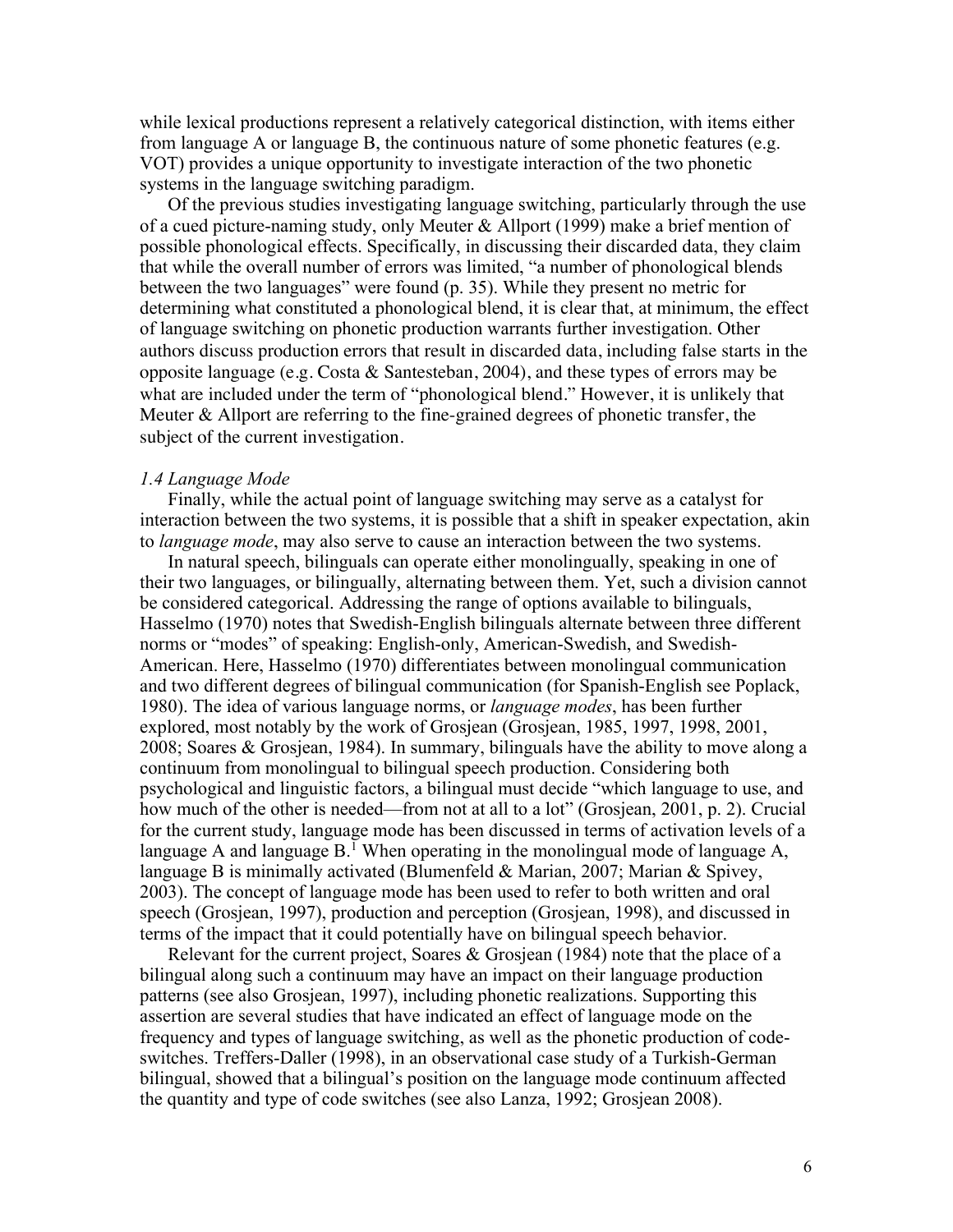Representing a case of language mode impacting phonetic production, Khattab (2003, 2009) presented a case study in which English-Arabic children were able to modulate their phonetic productions based on the communicative role. That is, they were able to produce English tokens with English-like phonetic patterns or Arabic-like phonetic patterns, depending on the communicative context and interlocutors. Similarly, Olson (2010) presented a study in which phonetically-controlled code switches were produced in a more monolingual-like context and a bilingual context. Results demonstrated a possible effect of language context on production at the segmental level, VOT varying with language mode, as well as the suprasegmental level, with variation in intonation patterns and duration.

While language mode considers both the linguistic and sociolinguistic variables, *language context* focuses exclusively on the linguistic content of a paradigm (Olson, 2012). Language context, for the current study, is defined as the quantity of each language present in a given discourse or experimental paradigm. Language context can be conceptualized as falling within the over-arching umbrella of language mode, but with the understanding that many other factors also serve to induce differing language modes. An effect of language context on production was demonstrated by Olson (2012) in a readaloud paradigm in which subjects produced code-switches following either unilingual or bilingual discourse. The study was carried out in a laboratory environment, lacking interlocutors, with only the quantity of each language present being manipulated. Results showed a shifting of VOT for the code-switched tokens, depending on the preceding unilingual or bilingual discourse.

Thus, while language switching may serve as a catalyst for interaction between the two systems, such interaction may be subject to effects of the language mode or context of the greater interaction or paradigm.

#### **Research Questions**

The previous literature has highlighted two potential sources of phonetic interaction that may be exploited to shed light on the nature of the bilingual phonetic systems. The first, as has been seen through investigations on code switching, is that language switching may lead to interaction, most notably phonetic transfer, between the two sets of phonetic norms. These effects may be considered to be local, resulting from and evidenced at the point of the language switch. The second, more global, is that the language context itself may serve as a source for interaction. That is, a more balanced bilingual context may serve to induce phonetic interaction relative to a more monolingual context. Following from these two potential sources for phonetic interaction, the research questions for this project are two-fold:

RQ1: Does language switching impact phonetic production, as evidenced by differences in voice onset time between switched and non-switched tokens?

*Hypothesis*: Given the findings in the code switching literature, although acknowledging the potential mitigating effects of switching languages in connected speech, it is hypothesized that language switching will impact phonetic production. If, as is proposed at the lexical level, inhibition plays a role in language selection at the phonetic level, asymmetrical effects (L2 to L1 transfer) may be expected.

RQ2: Does language context impact phonetic production, seen as differences in voice onset time dependent on the language context of the experimental paradigm?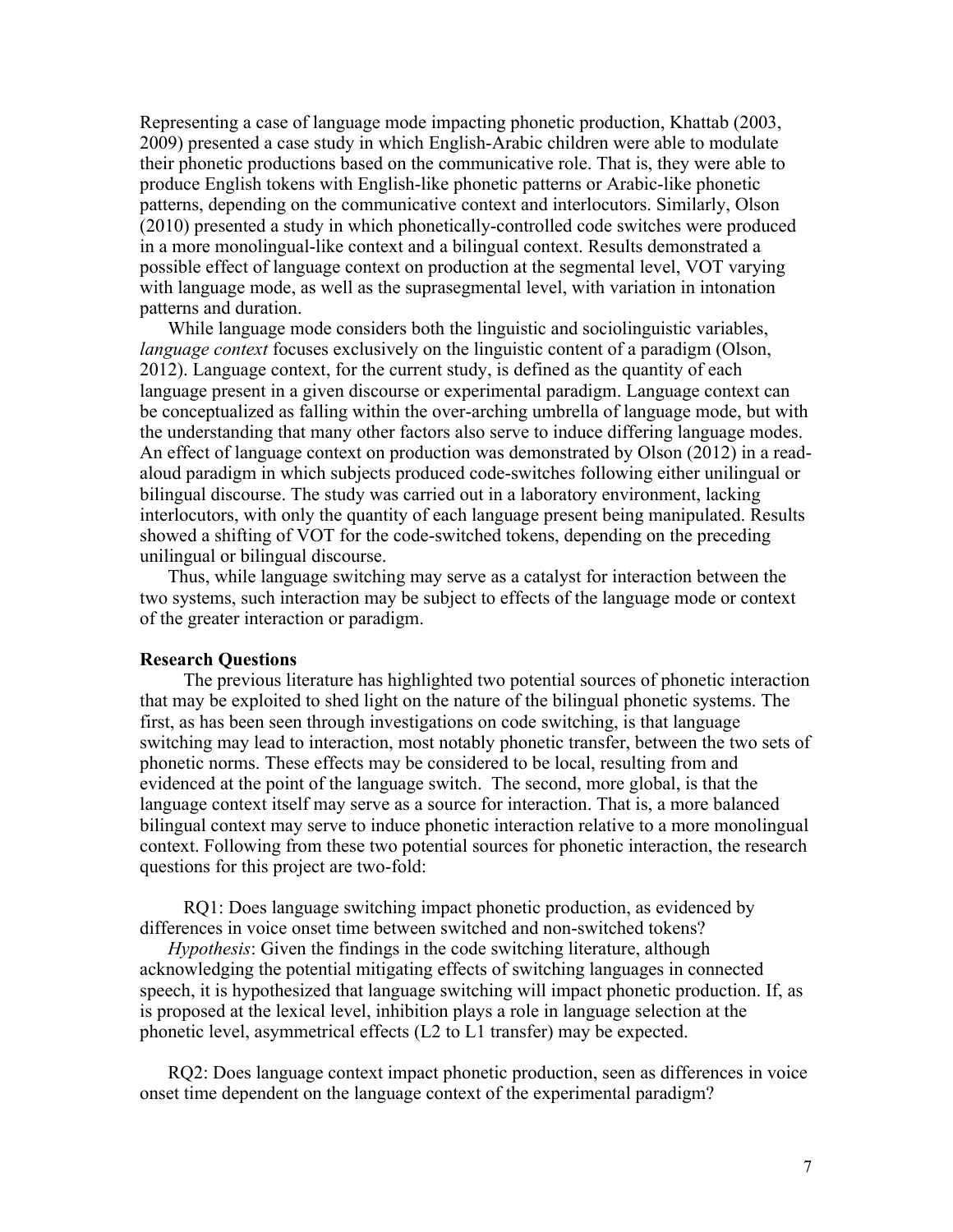*Hypothesis:* Considering that language context, as well as language mode, has been shown to impact phonetic production, it is hypothesized that language context may serve as source of phonetic interaction. While asymmetrical transfer may be observed in the more monolingual-like paradigms, a more balanced bilingual task is expected to evidence less asymmetry.

Results obtained in answering these two questions will serve to create a clearer picture of the effect of language switching, specifically outside of connected speech. More broadly, these results will serve to enhance the current understanding of the language switching mechanism. While current theories regarding the cognitive mechanisms governing language switching have focused predominantly on the lexical level, this study begins to address the issue of language switching at the phonetic level.

#### **2. Methods**

To investigate the above research questions, two groups of Spanish-English bilinguals were recruited to participate in a cued picture-naming task (described in detail below). The potential effects of language switching and language context on phonetic production were investigated specifically with respect to VOT. As in previous research, this variable was selected to exploit the differences between VOT in English, being a long-lag language, and Spanish, a short-lag language. Tokens were produced as both switched and non-switched tokens, in three language contexts with varying ratios of Spanish to English.

#### *2.1 Participants*

A total of 20 Spanish-English bilinguals participated in the cued picture-naming study. Participants were recruited on the campus of the University of Texas at Austin and all received a stipend for their participation in the study. All subjects reported normal speech and hearing, and normal or corrected to normal vision.

Ten participants each were drawn from two distinct language background categories: (1) Spanish-dominant; and (2) English-dominant; Participants were grouped into these categories by means of a modified version of the Language Experience and Acquisition Questionnaire (LEAP-Q) (Marian, Blumenfeld, & Kaushanskaya, 2007), which employs a theoretical framework incorporating both language history and selfassessed language proficiency. Self-ratings have been used as a measure of linguistic ability (Bachman & Palmar, 1985; MacIntyre, Noels, & Clement, 1997; Shameem, 1998; Stefani, 1994), and have been shown to correlate reliably with linguistic performance (e.g. Flege, MacKay, & Piske, 2002). Additionally, results demonstrate that bilinguals are able to self-assess language proficiency in a manner that is highly correlated with behavioral performance (Chincotta & Underwood, 1998; Flege, Yeni-Komshian, & Liu, 1999; Flege, MacKay, & Piske, 2002; Jia, Aaronson, & Wu, 2002). The LEAP-Q was administered prior to beginning the task, and was provided in English or Spanish, depending on participant preference.

With respect to age of acquisition, Spanish-dominant participants  $(n = 10)$  are defined as those having learned Spanish as an L1, starting acquisition of English after the age of 12 ( $M = 15$ ,  $SD = 3.91$ ). Correspondingly, English-dominant participants ( $n = 10$ ) are defined as those having learned English as an L1, beginning acquisition of Spanish after the age of 12 ( $M = 14.3$ ,  $SD = 1.95$ ). Given this age of acquisition criteria, there was no potential overlap in subject categorization, with subjects not fitting these criteria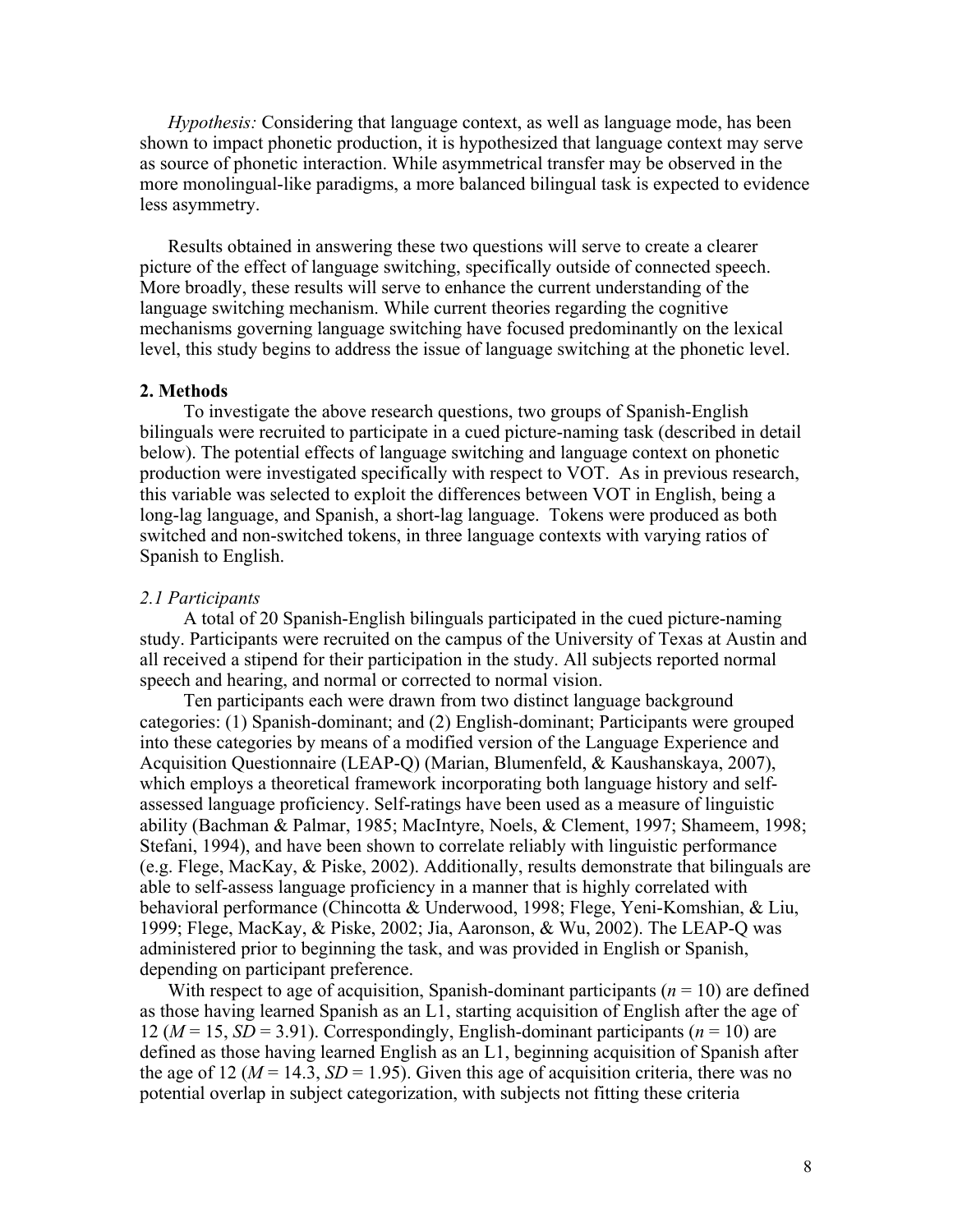eliminated in a screening process.

Addressing language abilities, subjects were asked to rate their skills in English and Spanish, for both speaking and comprehension, on a Likert scale of 1 to 9 ( $1 = don't$ ) understand; 9= native speaker). Spanish-dominant participants rated their Spanish as stronger than English in both speaking (English:  $M = 6.3$ ,  $SD = .67$ ; Spanish:  $M = 8.9$ , *SD*  $=$ .32) and comprehension (English:  $M = 7.6$ ,  $SD = .70$ ; Spanish:  $M = 9$ ,  $SD = 0$ ). Statistical analysis, employing paired two-tailed t-tests, confirms these differences (speaking: *t*(9) = 9.75,  $p < .001$ ; comprehension:  $t(9) = 6.33$ ,  $p < .001$ ). Correspondingly, Englishdominant participants self-rated their English as stronger than Spanish in both speaking (English:  $M = 8.9$ ,  $SD = 0.32$ ; Spanish:  $M = 7.1$ ,  $SD = 1.19$ ) and comprehension (English:  $M = 9$ ,  $SD = 0$ ; Spanish:  $M = 8.1$ ,  $SD = .32$ ), differences confirmed by statistical analysis (speaking:  $t(9) = 9.00$ ,  $p < .001$ ; comprehension:  $t(9) = 9.00$ ,  $p < .001$ ). Similar trends were also found in reporting of current daily exposure, self-perceived accent, and otherperceived accent, as shown in Table 2 below.

Lastly, given that not all bilingual communities and speakers engage in language switching, participants were asked to evaluate how often they switch languages, and how comfortable they are when others switch languages. Results showed that speakers switch languages with similar frequency and are equally comfortable when others switch languages (t(19) = .592, p=.558).

#### <Insert Table 2 about here>

In short, all speakers are considered to be highly proficient Spanish-English bilinguals and equally receptive to code switching. The participant groups (Spanish-dominant, English-dominant) differed in age of acquisition, self-rated dominance in speaking and comprehension, current daily usage, and perceived accentedness. Spanish-dominant speakers learned Spanish as an L1, are more dominant in Spanish, are exposed to more Spanish on a daily basis, and have less accented Spanish productions. English-dominant speakers showed a complementary trend, as they learned English as an L1, are more dominant in English, are exposed to more English on a daily basis, and have less accented English productions.

#### *2.2 Stimuli*

Target stimuli for the cued picture-naming study consisted of 12 target pictures, all black and white line drawings of non-ambiguous objects, taken from Snodgrass and Vanderwart (1980). To investigate the effects of language switching on phonetic production, target stimuli all contained voiceless, word-initial stops. Specifically, there were three English stimuli and three Spanish stimuli with word-initial /k/ (English: *corn*, *candle*, and *cat*; Spanish: *casco* 'helmet', *cama* 'bed', and *casa* 'house').

As Bullock (2009) notes, previous research has shown more of a tendency for shifts in the long-lag language (i.e. English, Greek) relative to the short-lag language, potentially owing to the "relatively compressed range of the short-lag stops" (p. 175). Thus, in order to provide a more sensitive measure in the short-lag language, an additional set of 6 tokens was included with word-initial /p/ in Spanish (Spanish: *pez*  'fish'*, pie* 'foot'*, pelo* 'hair'*, pato* 'duck'*, pan* 'bread'*,* and *perro* 'dog'). While analysis from the word-initial /k/ stimuli will form the base of argumentation, word-initial /p/ data is included in a supporting role where relevant.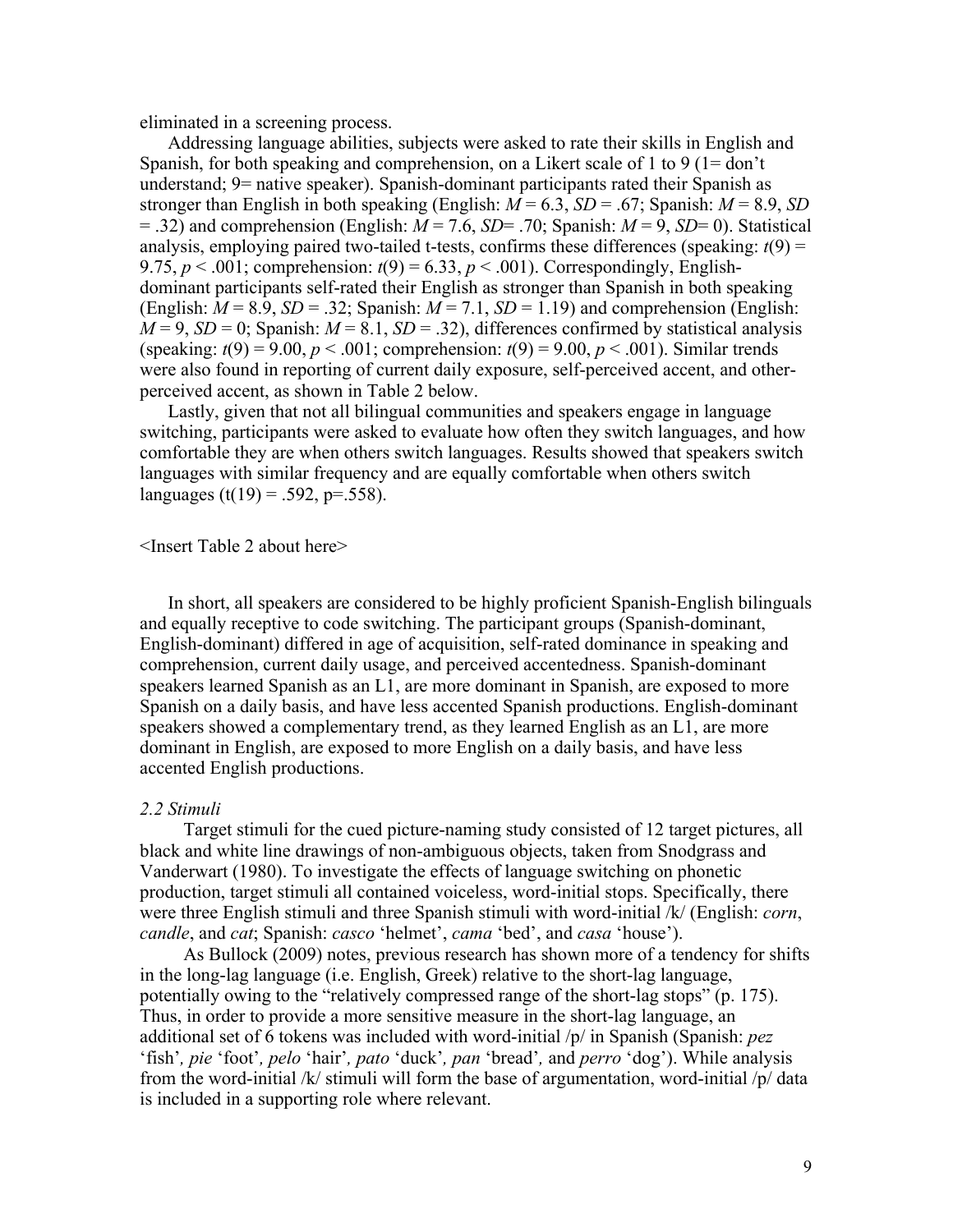The target picture names have a similar number of phonemes in both English (*M* = 4.0,  $SD = 1.0$ ) and Spanish ( $M = 3.88$ ,  $SD = .60$ ), and statistical analysis showed that there is no significant difference in number of phonemes of the picture names between the two languages  $(t = .869)$ . In addition, all tokens are considered to be of high frequency (frequency <5,000 in frequency ranking list) (for Spanish frequency Davies, 2005; for English frequency Davies & Gardner, 2010), and again statistical analysis revealed no significant difference in frequency between the items in English (*M* = 2758.6,  $SD = 1097.16$ ) and Spanish ( $M = 1702.1$ ,  $SD = 1475.0$ ) ( $t = .250$ ). Lastly, all target tokens were non-cognate to minimize any cross-linguistic activation (Amengual, 2012). Table 3 below shows sample target pictures, with names in English and Spanish, as well as frequency and number of phonemes. An additional 113 pictures (Snodgrass & Vanderwart, 1980), also representing non-cognate tokens, were used as fillers.

#### <Insert Table 3 about here>

Target pictures were named in three different conditions. The *Monolingual English Context* consisted of 95% of tokens to be named in English and 5% to be named in Spanish. The *Monolingual Spanish Context* consisted of 95% of tokens to be named in Spanish and 5% to be named in English. The *Bilingual Context* condition consisted of exactly 50% of tokens named in English and 50% named in Spanish. It is important to note that the stimuli presented in each of the contexts were randomized, such that the language of the following stimulus to be named was never predictable by the subject. Each condition was presented in a separate experimental session, administered on different days. The order of the sessions was counterbalanced across all participants.

Within each condition, stimuli were presented in series consisting of a short list of pictures, varying from 6-14 pictures in length  $(M = 10)$ , presented visually using SuperLab Pro 4.1.2 (Cedrus Corporation, 2010) experimental software. Targets were named in English and Spanish, both as switch and stay tokens. *Switch* tokens are defined as those in which the language of response was different from that used in the immediately preceding token. *Stay* tokens are those in which the language of response was the same as that used in the immediately preceding token. Unlike previous studies, (Costa & Santesteban, 2004; Costa, Santesteban, & Ivanova, 2006) the first picture in a series was always a filler, and thus never analyzed as a switch or stay trial. As illustrated in Table 4, in the Monolingual English Context, pictures were named in English as stay tokens and Spanish as switch tokens. In the Monolingual Spanish Context, pictures were named in Spanish as stay tokens and English as switch tokens. In the Bilingual Context condition, pictures were named in both English and Spanish as stay and switch tokens. In total, there were 144 tokens per speaker and a total of 2,880 target tokens (12 stimuli x 2 stimuli types (stay/switch) x 2 contexts (monolingual/bilingual) x 3 repetitions =  $144$ tokens per speaker).

#### <Insert Table 4 about here>

#### *2.3 Procedure*

The cued picture-naming study was conducted at the University of Texas at Austin, with participants comfortably seated approximately 24" from a computer display. Through a series of instructional slides, participants were instructed to name pictures as "quickly and accurately" as possible, and that the language of the token would be based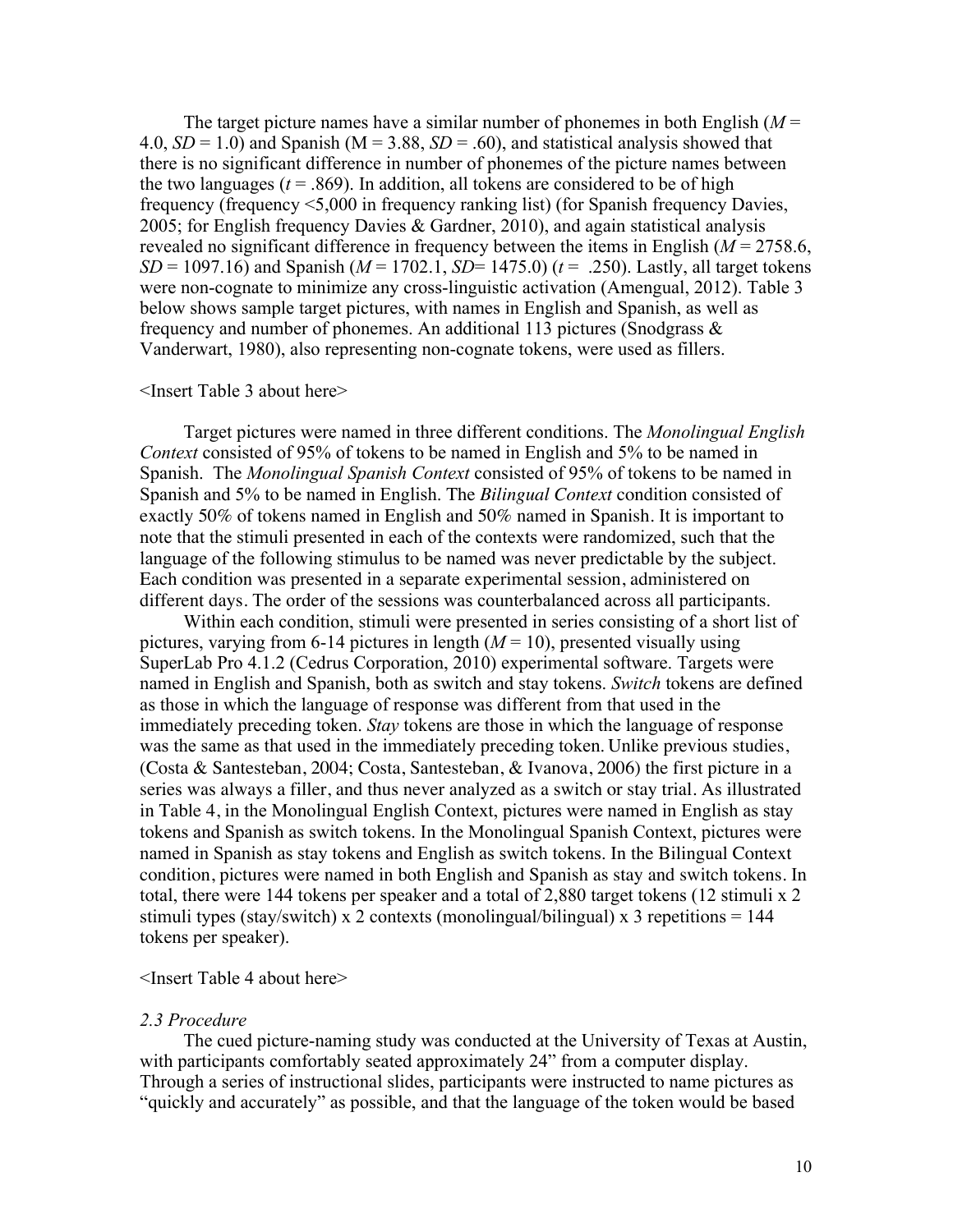on the color of the background, red or blue. The color-language pairings were counterbalanced across all participants, with half instructed that red indicated English and blue indicated Spanish. The remaining half of the participants received the inverse colorlanguage pairing. Participants underwent a brief training, and completed 3 practice lists discarded from the analysis, to become acquainted with the procedure and the colorlanguage pairing. The switch-to-stay ratio used in the practice lists was identical to that in the following naming task.

Each session began with presentation of instructions, with the language of the instructions corresponding to the language of the session (English, Spanish, or mixedwith half of the instructional slides in each language). Following the instructions, participants were presented with a set of red and blue circles with the words *ENGLISH*  and *ESPAÑOL* 'Spanish', listed in the corresponding circles. Each series began with a fixation cross, presented in the center of the screen for 500 ms, followed by the first picture of the list. Each stimulus picture was presented in the center of a red or blue circle (800 x 800 pixels) and remained on the screen until the onset and offset of the voice key as triggered by participant production of the target word or 2000 ms passed. A blank interval of 700 ms was then presented, followed by the next stimulus in the trial list. The end of a series was indicated by a series of asterisks ('\*\*\*\*\*'). Participants started the following series by pressing the <spacebar>. The opportunity for short rest (approximately 1-3 minutes, as determined by the participant) was given after every 25 lists to limit fatigue. The procedure implemented here was designed, in part, drawing on previous research on language switching at the lexical level (Costa & Santesteban, 2004; Costa, Santesteban, & Ivanova, 2006; Meuter & Allport, 1999). Figure 1 presents a schema for stimulus presentation in a given list.



Figure 1: Schema of the time course of presentation of stimuli

Audio recordings of productions made during the picture naming task were made using a Shure Beta 54 head-mounted, wired, unidirectional microphone with a pop-filter, and Audacity 1.2.5 software with a sampling rate of 44.1kHz. Gain levels for the voice key were set for each subject and used in all 3 experimental sessions.

## *2.4 Data Analysis*

Analysis centered on the production of VOT, defined as the temporal lag in milliseconds between the release of the closure of the stop consonant and the onset of voicing, as indicated by the presence of periodic vocal fold vibrations seen in the wave form and the voicing bar of the spectrogram.

Analysis of VOT included 2,880 tokens beginning with /k/ or /p/. VOT was marked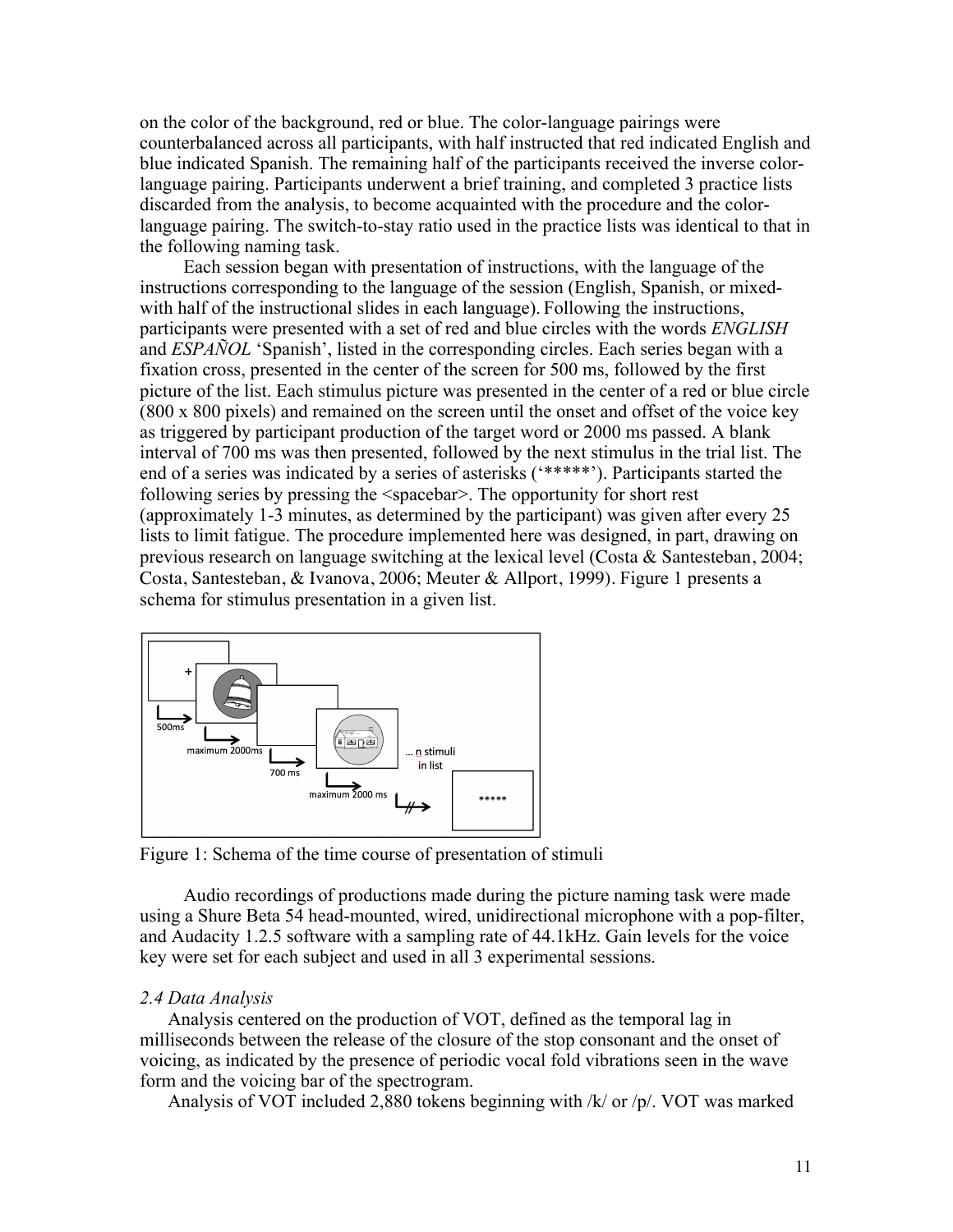by hand, using PRAAT 5.1.04 (Boersma & Weenink, 2009), and to eliminate inter-coder variation, all coding was performed by the experimenter. While boundaries were marked by hand, duration measurements were performed using an automated script. To confirm the reliability of the measurements, a randomly selected subset of 10% of tokens were blindly re-coded, demonstrating a high degree of intra-rater reliability ( $r(286) = .985$ ,  $p <$ .001).

Tokens were initially examined and coded for two different classes of errors: production errors and naming non-agreement. <sup>2</sup> Production errors included responses in the opposite language, false starts in the opposite language, false starts in the target language, fillers and non-naming. A total of 11.8% of tokens were eliminated for production errors (English-dominant group: 11.4%; Spanish-dominant group: 12.2%). The total number of tokens eliminated from each subject was similar for both the English-dominant and Spanish-dominant groups, as demonstrated by a one-way ANOVA  $(F(1, 18) = 0.059, p = 0.898)$ . Statistical analysis was conducted using R statistical software, version 2.6.1 (The R Foundation for Statistical Computing, 2008).

The main factors were considered in the statistical analysis of VOT were: (1) *Language Context* (Monolingual Context vs. Bilingual Context), (2) *Response Type* (Switch vs. Non-switch token). Given the inherent differences in VOT for English and Spanish (Lisker & Abramson, 1964), analysis was conducted separately on tokens in each language.

#### **3. Results**

## *3.1 Results- Spanish-dominant Group*

Initial analysis revealed that the Spanish-dominant group produced significantly different VOTs for English ( $M = 69.5$  ms,  $SD = 22.3$ ) and Spanish ( $M = 35.1$  ms,  $SD =$ 15.5) word initial /k/ tokens  $(t(502) = 22.71, p < .001)$ , and as such, each language is discussed separately. While these VOT values differ slightly from those published in Lisker & Abramson's (1964) seminal work, the categorical difference between English and Spanish is clear (for discussion of bilingual norms see Caramazza et al., 1973; Flege, & Eefting, 1987).

In considering the English word-initial /k/ tokens, a linear mixed model analysis was conducted, with main factors of *Response Type* (Switch vs. Stay) and *Language Context*  (Monolingual vs. Bilingual), with *Subject* as a random effect. Results revealed no significant effect of either *Response Type* (*F*(1, 298) = 2.22, *p* > .1) or *Language Context*  $(F(1, 298) = .3559, p > .1)$ , nor an interaction between the two main effects  $(F(1, 298)) =$ .960,  $p > 0.1$ ). As such, these results indicate that the VOTs produced for word-initial /k/ tokens were similar for Switch and Stay trials in both Monolingual (Switch  $M = 68.69$ ) ms,  $SD = 24.3$ ; Stay  $M = 73.47$  ms,  $SD = 21.6$ ) and Bilingual Contexts (Switch  $M =$ 67.25 ms,  $SD = 21.8$ ; Stay  $M = 67.88$  ms,  $SD = 20.8$ ). Thus, when producing tokens in English, Spanish-dominant speakers have fairly consistent VOTs regardless of switching languages or not.

The results for the Spanish word-initial /k/ tokens stand out in contrast. Statistical analysis revealed a significant effect of *Response Type*  $(F(1, 290) = 10.41, p < .001)$ , with Switch  $(M = 37.12 \text{ ms}, SD = 15.0)$  trials produced with significantly greater VOTs than Stay trials ( $M = 33.01$  ms,  $SD = 15.9$ ). Crucially, there was a significant interaction between *Response Type* and *Language Context*  $(F(1, 290) = 9.06, p = .003)$ , indicating that the difference between Switch and Stay trials was modulated by language context.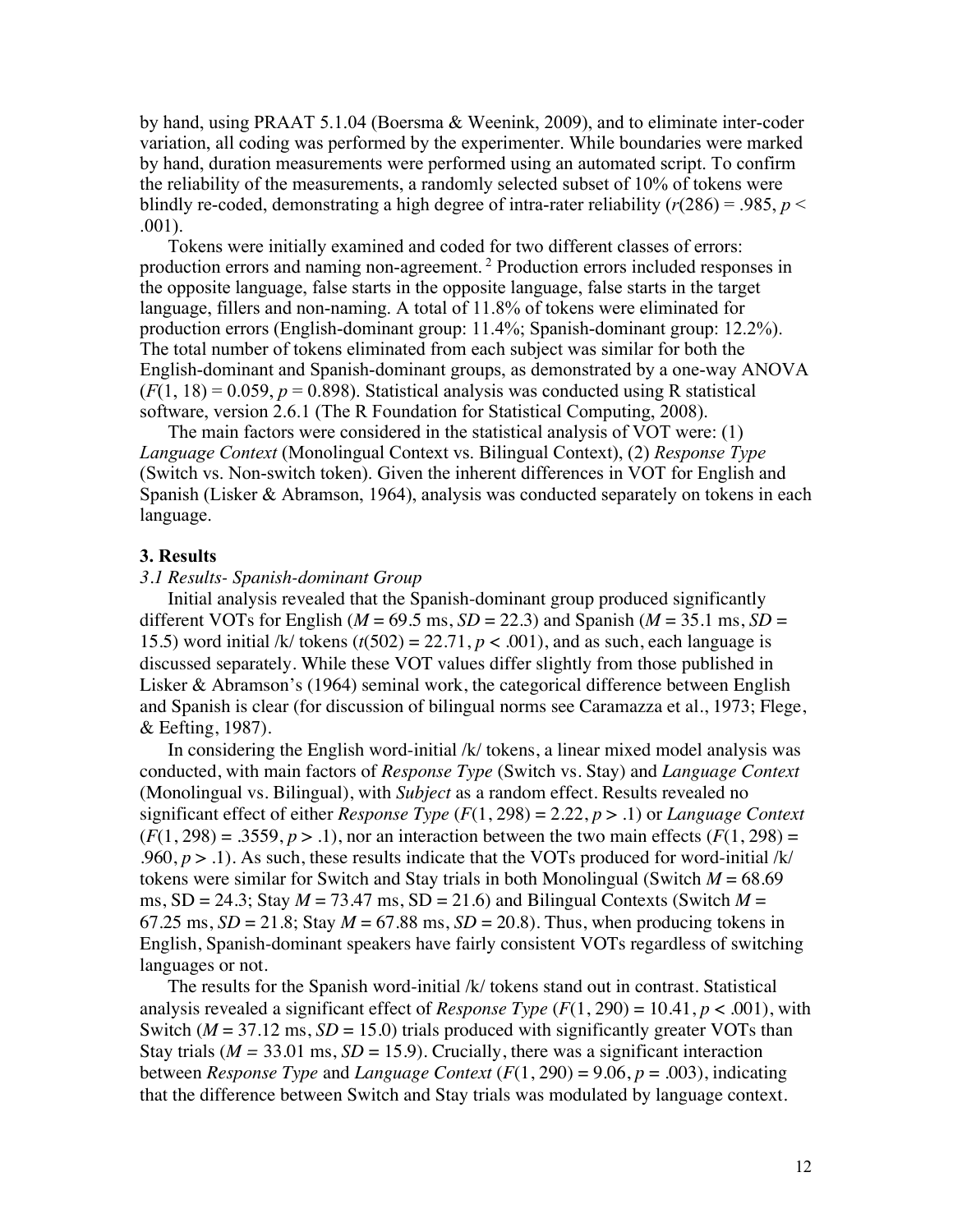Post-hoc analysis (Tukey HSD) revealed that in the Monolingual Context, there was a significant difference in the VOTs produced in Switch trials and Stay trials (*diff*. = 7.83, *p*   $= .001$ ). Specifically, Switch trials ( $M = 39.05$  ms,  $SD = 16.3$ ) were produced with significantly greater VOTs than Stay trials  $(M = 31.22 \text{ ms}, SD = 18.1)$ . In contrast, there was no significant difference in the VOTs produced in Switch and Stay trials in the Bilingual Context  $\left(\text{diff} = .40, p > .1\right)$ .

Results for the Spanish word-initial /p/ tokens patterned after Spanish word-initial /k/ tokens, with a significant interaction between the two main factors of *Response Type* and *Language Context* ( $F(1, 448) = 7.79$ ,  $p = .010$ ). Post-hoc analysis showed that in the Monolingual Context, although not reaching statistical significance, the trend was towards a difference between the Switch ( $M = 21.27$  ms,  $SD = 16.6$ ) and Stay ( $M = 17.70$ ms,  $SD = 16.3$ ) tokens ( $diff. = 3.57$ ,  $p = .102$ ). There was no significant difference in the Bilingual Context between Switch and Stay trials (*diff.* = 0.30, *p* > .1). It should be noted that the direction of the difference for the VOTs of the Spanish Switch tokens represents a shift towards the higher English-like VOTs.



Figure 2a (left): Mean VOTs produced by Spanish-dominant speakers for word-initial /k/ tokens by language.

Figure 2b (right): Mean VOT produced by Spanish-dominant speakers for Spanish wordinitial /k/ tokens by language context.

Illustrating the difference in the English and Spanish tokens produced by the Spanishdominant group, Figure 2a shows the mean VOT produced in the Monolingual Context for Switch and Stay trials. Spanish switched tokens were found to be significantly longer than non-switched tokens. English switched tokens, in contrast, were not shown to differ significantly from their non-switched counterparts. Demonstrating the interaction between *Response Type* and *Language Context,* Figure 2b illustrates the VOTs produced by Spanish-dominant speakers for Spanish word-initial /k/ tokens. In the Monolingual Context, VOTs of Switch tokens were significantly longer than VOTs of Stay tokens. Again, it should be noted that when switching languages, the Spanish /k/ VOTs shift in the direction of English-like VOTs. In the Bilingual Context, in contrast, there is no significant difference between the Switch and Stay tokens.

#### *3.2 Results- English-dominant Group*

Again, analysis revealed that English-dominant speakers do produce different VOTs in English ( $M = 74.3$  ms,  $SD = 18.7$ ) and Spanish ( $M = 38.1$  ms,  $SD = 15.3$ ) ( $t(589) = 27$ .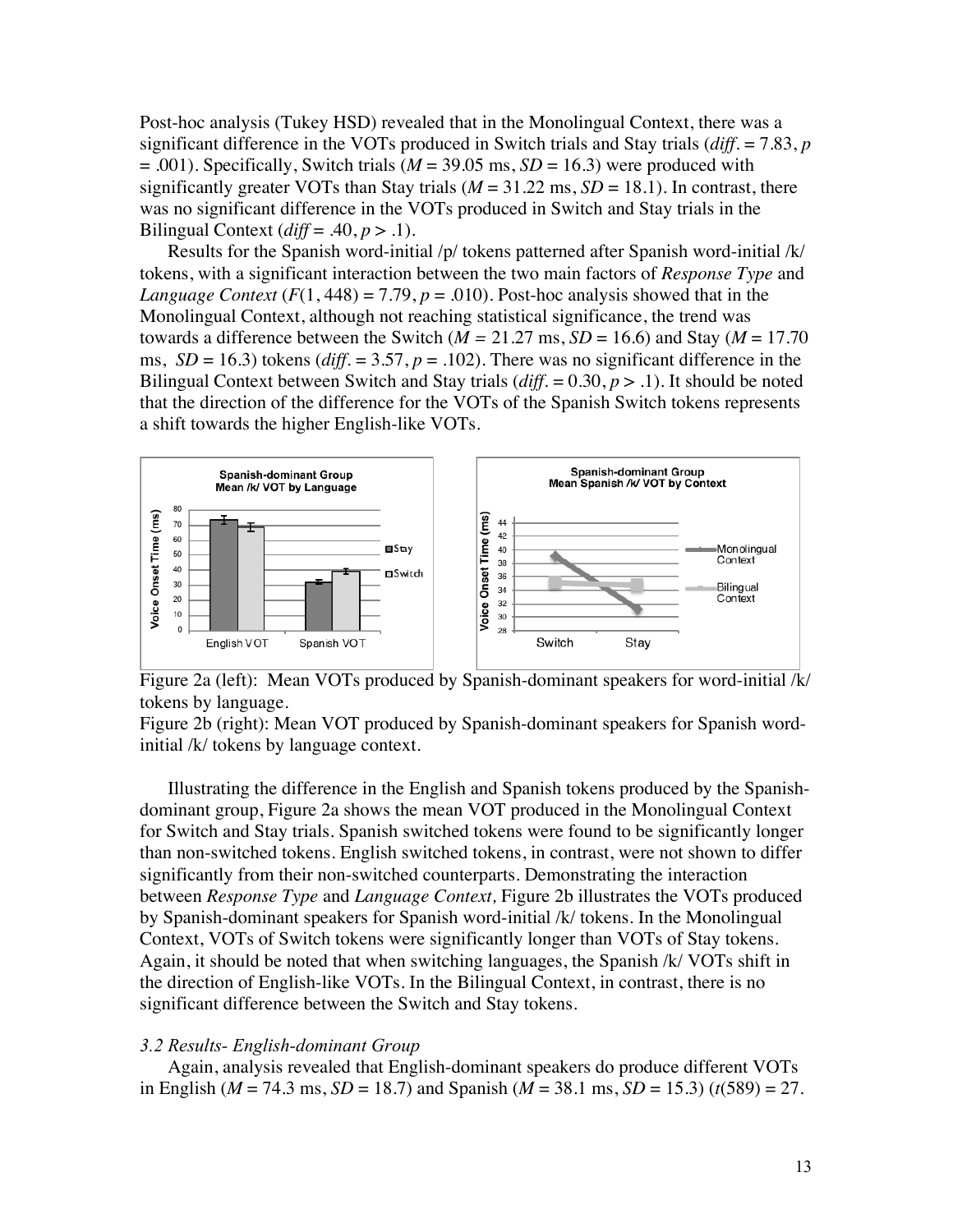028,  $p < .001$ ) for word initial /k/, and as such, the results for each language is presented in turn.

Statistical analysis on the English word-initial /k/ tokens was conducted using a linear mixed model analysis with main factors of *Response Type* and *Language Context* and *Subject* as a random effect. Results indicated a marginally significant effect of *Response Type*  $(F(1, 299) = 3.749$ ,  $p = .054$ ) and *Language Context*  $(F(1, 299) = 3.356$ ,  $p = .068$ ). The main effect of *Response Type* demonstrates that VOTs are shorter in Switch trials (*M* = 72.67 ms, *SD* = 18.2) than Stay trials (*M =* 76.13 ms, *SD* = 18.9). When switching from Spanish to English, English-dominant speakers produced overall shorter English VOTs than when producing non-switched English tokens. Similarly, the main effect of *Language Context* demonstrates that English dominant subjects produce overall shorter VOTs in Bilingual Context ( $M = 72.75$  ms,  $SD = 16.2$ ) than Monolingual Context ( $M =$  $75.99$  ms,  $SD = 20.7$ ).

There was also a marginally significant interaction between the two main effects *(Response Type X Language Context: F(1, 299)* = 2.978,  $p = .085$ )<sup>3</sup>. While there was a significant difference in the VOT between Switch and Stay tokens, that difference was modulated by the Language Context. Post-hoc comparisons (Tukey HSD) revealed a marginally significant difference in the VOT between Switch and Stay trials in the Monolingual Context ( $diff = -6.87$ ,  $p = .080$ ), with Switch trials produced with a shorter VOT ( $M = 72.56$  ms,  $SD = 20.1$ ) than Stay trials ( $M = 79.43$  ms,  $SD = 20.7$ ). In the Bilingual Context, however, there was no significant difference between the VOTs produced in Switch trials ( $M = 72.67$  ms,  $SD = 16.2$ ) and Stay trials ( $M = 72.84$  ms,  $SD =$ 16.3)  $\left(\text{diff.} = -0.17, p > 0.1\right)$ .

For the Spanish word-initial /k/ tokens produced by the English-dominant group, there were no significant effects of either *Response Type* ( $F(1,303) = 2.786, p > .1$ ) or *Language Context* (F(1, 303) = .205,  $p > 0.1$ ), nor was there any significant interaction (*p* = .167). English-dominant speakers produced similar VOTs in Spanish for Switch trials and Stay trials in both the Monolingual Context (Switch:  $M = 37.46$  ms,  $SD = 15.5$ ; Stay  $M = 37.88$  ms,  $SD = 17.1$ ) and Bilingual Contexts (Switch:  $M = 41.07$  ms,  $SD = 15.7$ ; Stay  $M = 35.85$  ms,  $SD = 12.4$ ). Results for Spanish word-initial /p/ patterned closely after those for the Spanish word-initial /k/, with no significant effects found of either *Response Type*  $(F(1,522) = 0.148, p > .1)$  or *Language Context*  $(F(1,522) = 0.08, p > .1)$ , nor any interaction between the two main factors  $(Type (F(1,522) = 0.001, p > .1))$ . English-dominant speakers produced similar VOTs for Switch and Stay targets in both language contexts. Unlike the VOTs produced for the English tokens, VOTs of the Spanish tokens were not impacted by switching languages or the surrounding context.

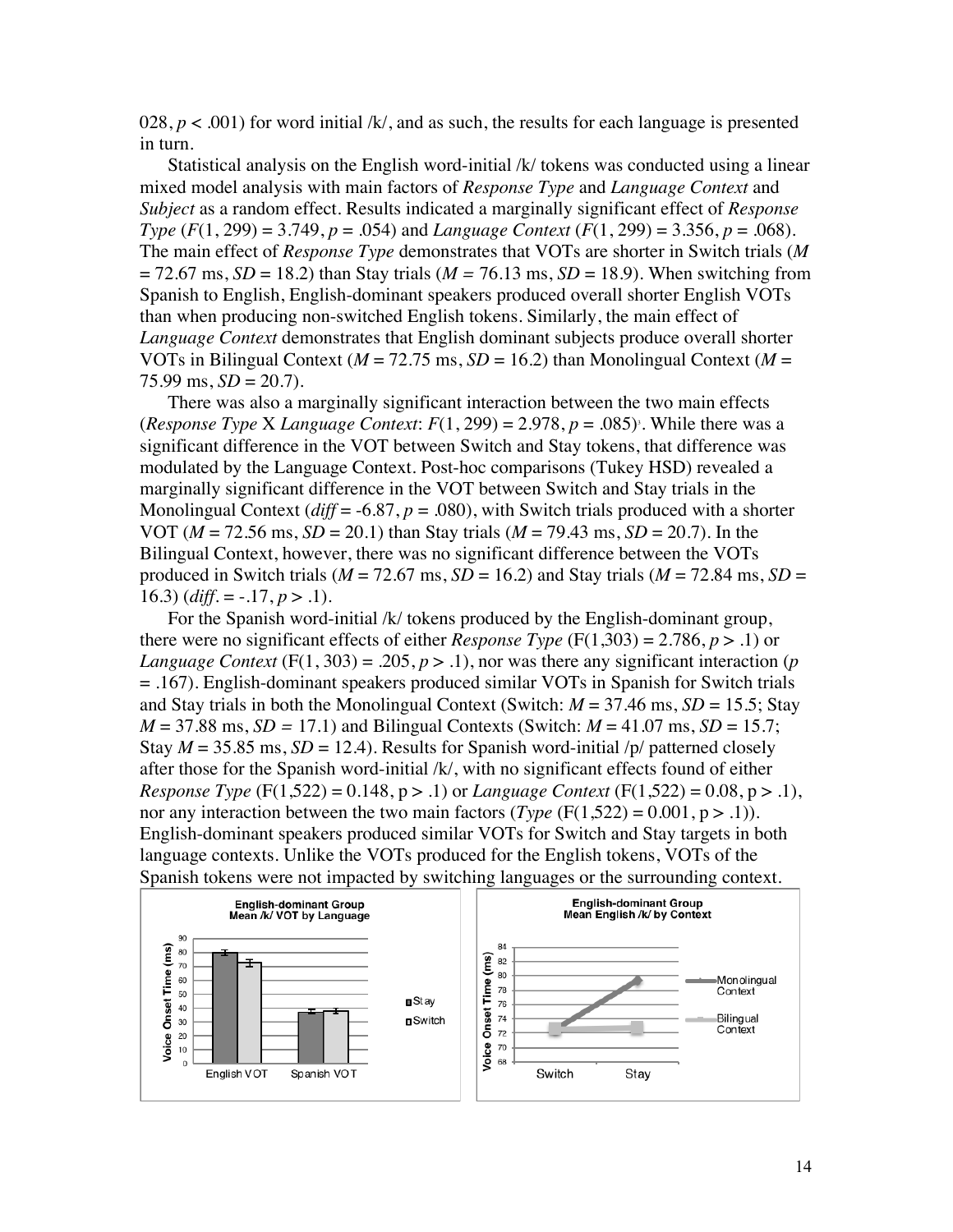Figure 3a (left): Mean VOTs produced by English-dominant speakers for word-initial /k/ tokens by language.

Figure 3b (right): Mean VOT produced by English-dominant speakers for Spanish wordinitial /k/ tokens by language context.

Illustrating the difference in the English and Spanish tokens produced by the Englishdominant group, Figure 3a shows the mean word initial /k/ VOT produced in the Monolingual Context for Switch and Stay trials. While switched English tokens were found to be significantly shorter than non-switched English tokens, there was no difference between the switched and non-switched Spanish tokens.

Demonstrating the interaction between *Response Type* and *Language Context,* Figure 3b illustrates the VOT of English target tokens produced by English-dominant speakers in the Monolingual and Bilingual Contexts. In the Monolingual Context, when switching to English, VOTs are shorter than when producing a non-switched English token. Important to note, the significantly shorter English VOTs found in the switch tokens represents a shift towards the lower, Spanish-like VOTs. This difference is not found in the Bilingual Context, where the VOTs are similar in switched and non-switched English tokens.

#### *3.2.3 Comparison of English-dominant and Spanish-dominant Groups*

The findings presented above, and a comparison of the patterns found in Figure 2a and 2b, illustrate a clear difference between the Spanish-dominant and English-dominant groups in the Monolingual Context. The Spanish-dominant group showed a significant effect of language switching on the VOT of Spanish tokens, with VOTs of switched tokens shifting in the direction of longer, English-like VOT. In contrast, the Englishdominant group showed a marginally significant effect of language switching on VOT production of English word-initial /k/, with VOTs shifting in the direction of the shorter, Spanish-like VOT. In short, these L1-dominant speakers showed significant changes in VOT when switching into their L1. However, neither group showed any effect when switching into the less-dominant L2.

In the Bilingual Context, neither group showed any difference between the VOTs of Switch and Stay tokens in either English or Spanish. That is, in the Bilingual Context, speakers produced consistent VOTs for a given language, and were not impacted by language switching. However, the difference between the performance in the Monolingual and Bilingual contexts are indicative of global effects (i.e. not related to the language switch itself), with language context impacting phonetic production.

## **4. General Discussion**

Taken as a whole, two general trends emerge from the results, relating to the original research questions. Regarding the first research question, does language switching impact phonetic production, the hypothesis is confirmed. For all groups, switched tokens differed from non-switched tokens. This effect, however, was not found to be symmetrical. Specifically, as seen in the Monolingual context, language switching caused a shift in VOT whereby productions in the L1 shift in the direction of the L2 norms. The opposite pattern is not found, and L2 VOT productions were similar for switched and nonswitched tokens. This interaction pattern can be described as asymmetrical, L2 to L1, transfer.

Addressing the second research question, does language context impact phonetic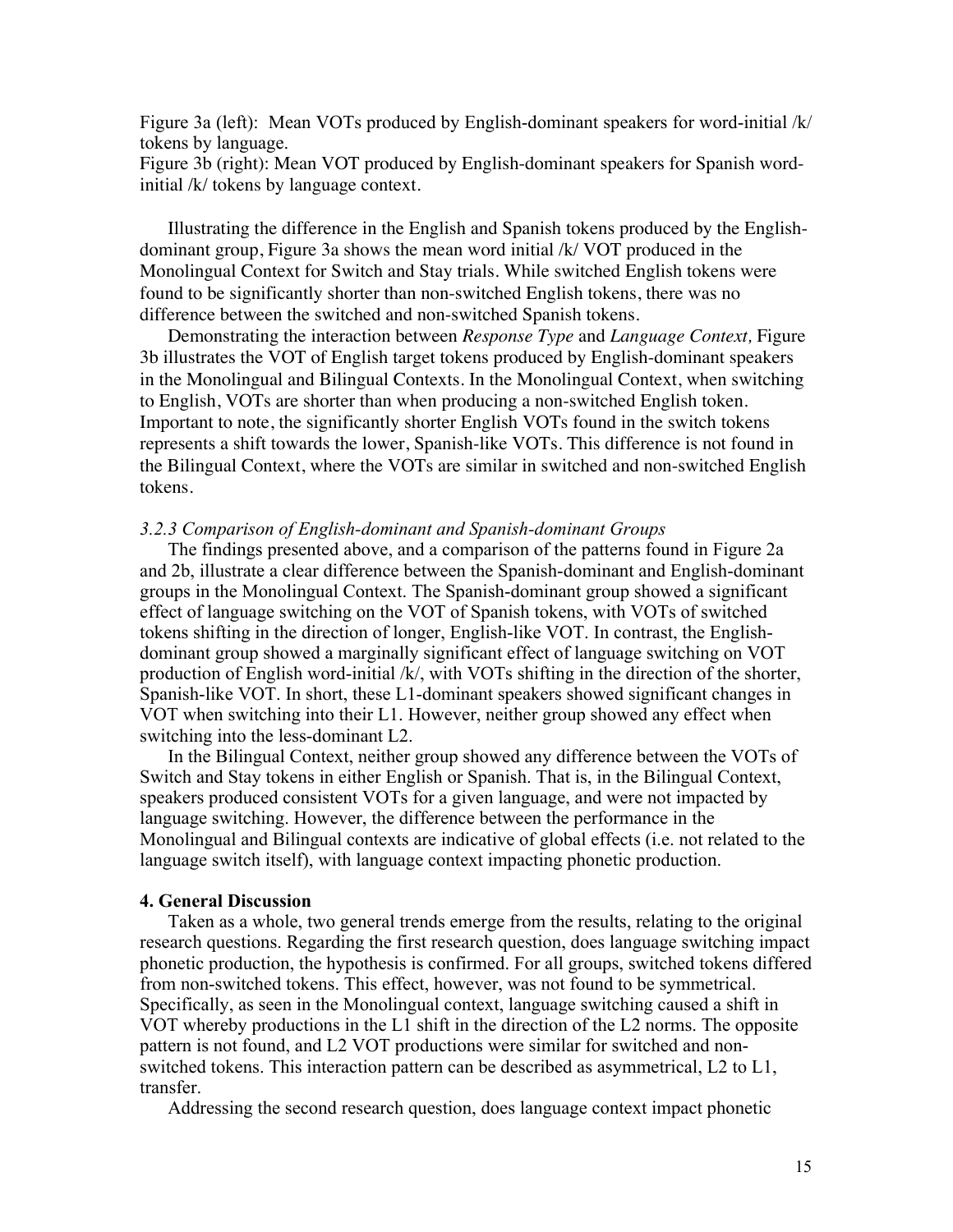production, it is clear that language context serves to mitigate the effect of language switching. Specifically, the difference in performance in the Monolingual and Bilingual Contexts reveals a global effect of language context on phonetic productions.

### *Language Switching and Phonetic Transfer*

Considering the previous results found in the code switching paradigm, the current results from the language switching paradigm stand out in contrast. Previous results from the code switching paradigm have found several different patterns of interaction, including: (a) no phonetic interaction (Grosjean & Miller, 1994); (b) bidirectional convergence (Bullock & Toribio, 2009); and (c) unidirectional transfer of a long-lag VOT to short-lag VOT (Bullock et al., 2006; Antoniou et al., 2011). While the unidirectional transfer patterns could be considered in terms of L2 to L1 or L1 to L2 transfer, it is important to note that the asymmetcial pattern of L2 to L1 transfer found in the current study is unique. That is, this is the first paradigm to show exclusively an effect on the L1 productions for distinct groups of speakers that are dominant in long-lag VOT and short-lag VOT languages.

The differing results found in the code switching paradigm and the language switching paradigm serve to highlight the influence of connected discourse on phonetic interaction. Specifically, the production of code-switches is subject to the effects of pragmatic functions (Auer, 1998; Chan, 2003; Gumperz, 1982; Reyes, 2004; Zentella, 1997), discursive properties (i.e. for predictability, see Olson, 2012), and utterance planning (Bullock et al., 2006). The potential impact of these factors is two-fold. Both pragmatic functions and discursive properties may serve to create varying degrees of hyper- and hypo-articulation (Lindblom, 1990), based on the communicative (e.g. loud environment) and cognitive factors (e.g. diminished local predictability, low frequency). This proposal finds support in the code switching literature, specifically at the suprasegmental level, in which local predictability has been shown to negatively correlate with a degree of suprasegmental prominence in both f0 height and duration (Olson, 2012). The impact of utterance planning can be seen in the modulation of the phonetic production prior to the point of switch (Bullock et al., 2006). Such findings imply an interaction of the two phonetic systems *prior to* the point of code-switch. As such, while research on the phonetics of code switching has highlighted some of the possible outcomes of interaction between phonetic systems, as well as clearly described some of the phonetic effects of code switching, it is not clear that these findings are representative of the underlying effects of language switching on phonetic interaction.

In contrast, the language switching paradigm, free from the mitigating effects found in connected speech, offers a unique opportunity to examine the underlying nature of phonetic interaction.4 The experimental design presented here eliminated pragmatic and discursive factors, and there was no possibility for planning of the next token. Thus, by isolating the factor of the actual change from one language to the other, the language switching paradigm may serve to more accurately represent the underlying interaction of the two language systems. In addition, while these results have focused on the phonetic level, there are possible implications for the study of other aspects of code switching. In short, while the study of code switching is invaluable for understanding actual bilingual language practices, incorporating the language switching paradigm may serve to provide a more complete picture of bilingual cognitive behaviors.

## *Phonetic Switching and the Language Switching Mechanism*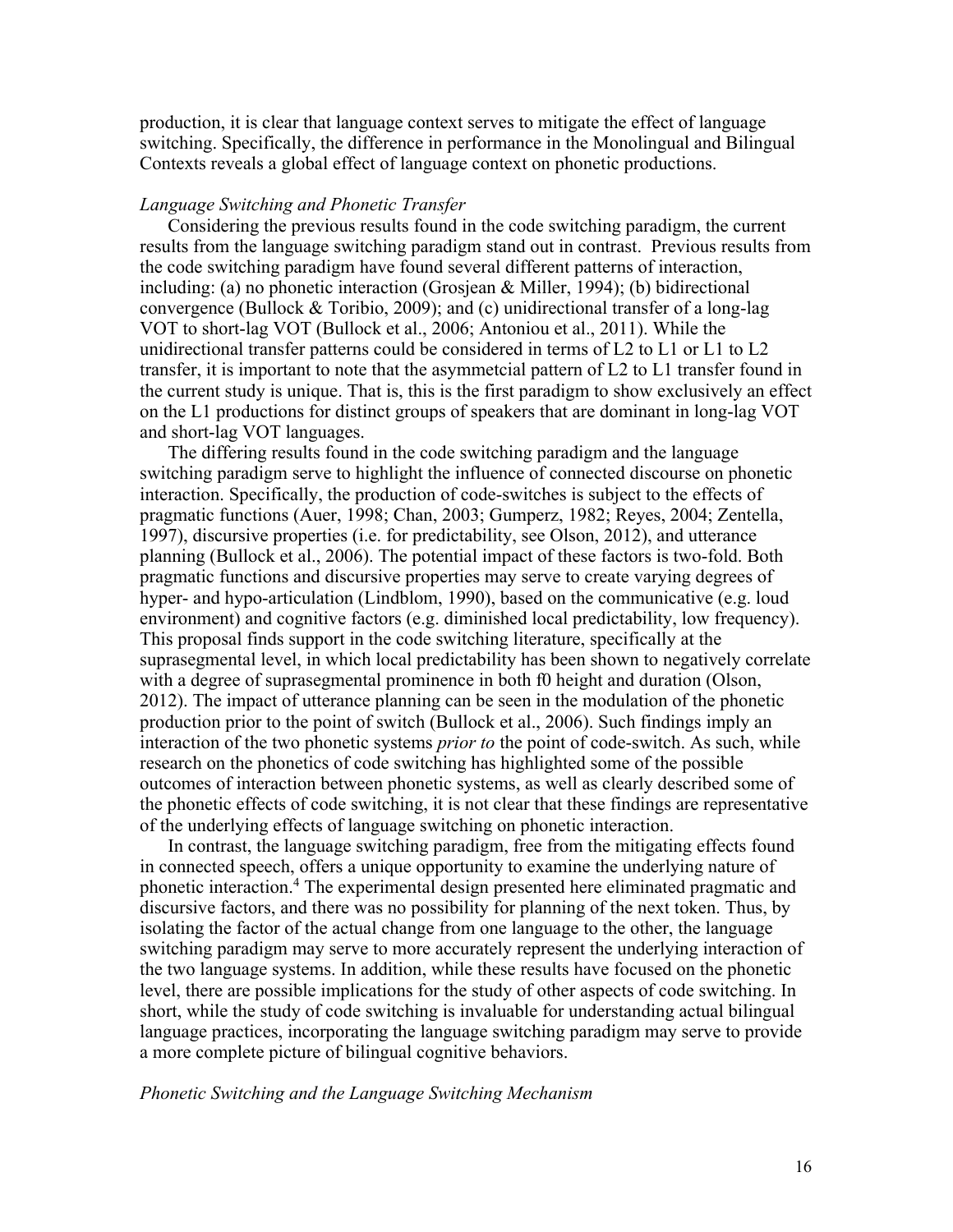One might expect transfer from the stronger to the weaker language, as opposed to transfer from the weaker to the stronger. Similar to the asymmetrical switch cost findings in the language switching literature, the consistent L2 to L1 transfer found in the current study can be described as somewhat "counterintuitive" (Meuter & Allport, 1999, p. 25). The fundamental question then arises as to why the cued language switching paradigm may result in unidirectional transfer into the L1. While there has been a fairly significant body of research, and resulting theoretical debate, on the nature of the language switching mechanism at the lexical level, there must also exist a mechanism, independent or not, to separate the two phonetic systems of a bilingual. In short, given that bilinguals evidence different phonetic norms in their two languages, these phonetic norms must be separated in some manner. Any proposal for how bilinguals separate their two phonetic systems must account for several aspects of interaction and non-interaction between the two systems.

First, a proposal must account for the bilingual's ability to produce different phonetic norms in their two languages (e.g. Flege & Eefting, 1987; Caramazza et al., 1973; MacLeod & Stoel-Gammon, 2010). Given that bilinguals clearly implement different language-specific phonetic norms, they must be separated. Second, the proposal should account for the different findings of phonetic interaction, including the effects of language dominance and language switching, most specifically in the absence of discursive constraints (e.g. current results). Lastly, any theory on the separation of phonetic systems must account for the effects of language context or language mode on phonetic production (e.g. current results).

One possible hypothesis would be to posit that phonetic activation occurs only after lexical selection<sup>5</sup>. As such, once a lexical item were selected from language A, the phonetic norms of language A would be activated. While this hypothesis would account well for the bilingual's ability to differentiate between phonetic norms, with only the norms associated with a given language activated, it may not account for the differing levels of phonetic transfer evidenced in the current study. The second hypothesis, drawing on the Inhibitory Control Model (Green, 1986, 1998), is that to select a phonetic realization from Language A, Language B must be suppressed or inhibited. Correspondingly, when selecting from Language B, Language A must be inhibited.

At this point it bears noting the clear parallels between switching costs at the lexical level and phonetic production of language switches. Previous research at the lexical level, employing a similar cued picture-naming study but examining the reaction time delay between presentation of the stimulus and naming in the target language, has provided evidence of asymmetrical switch costs. Meuter & Allport (1999) employed a digitnaming task in which the background color of a given numeral corresponded to one particular language; a change in color cued a change in language. Results for the naming task showed that subjects were significantly slower to name a numeral in a switched trial than in a non-switched trial, a reaction time delay referred to as the *switch cost*. Counterintuitively, results indicated an asymmetry in switch costs, such that switches into the first language  $(L1)$  were slower than switches into the second language  $(L2)$ .

These findings have been replicated and expanded in subsequent research, demonstrating a role of proficiency and dominance, with balanced bilinguals demonstrating symmetrical switch costs (Costa & Santesteban, 2004; Costa, Santesteban, & Ivanova, 2006; Linck, Schwieter, & Sunderman, 2011), a proficiency threshold for a shift from asymmetrical to symmetrical costs (Schwieter & Sunderman, 2008), switch costs across the entire lexical system (Philipp, Gade,  $\&$  Koch, 2007; Philipp  $\&$  Koch,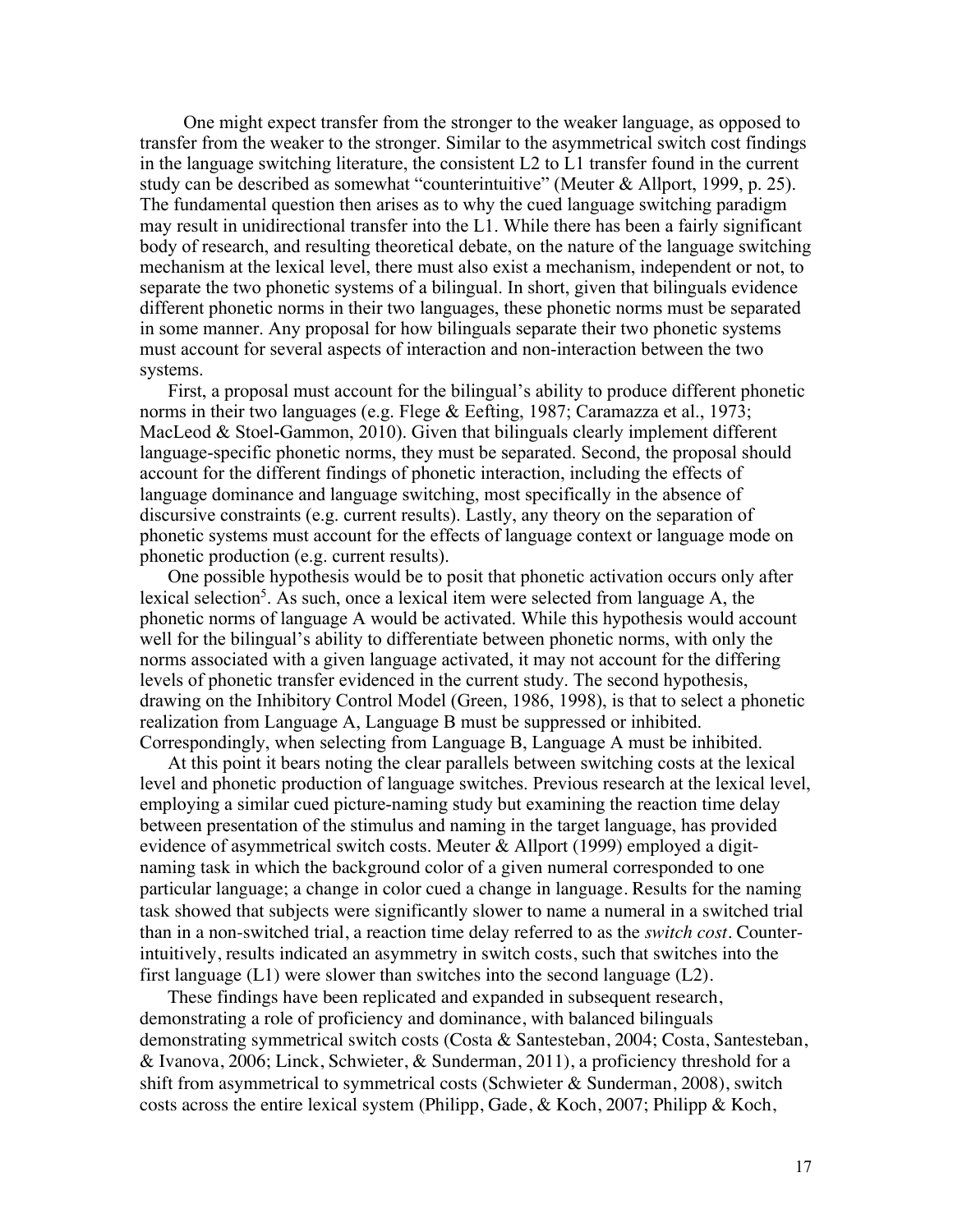2009), and the possibility for a shift in switch costs driven by language context (Olson, under review). Taken as a whole, this body of research indicates that language switching at the lexical level incurs a switch cost, with switched tokens taking longer to produce than non-switched tokens. In addition, the asymmetrical nature of such switch costs, with bilinguals incurring greater switch costs in their L1 than L2, has been widely replicated (although see Gollan & Ferreira, 2009).

Considering the phonetic level, in the Monolingual Context of the current study L1 dominant bilinguals demonstrated phonetic transfer when switching into an L1, while there was no phonetic interaction when switching into an L2. Given these parallels, it is logical to consider the possibility that similar mechanisms are at work at the lexical and phonetic levels.

According an Inhibitory Control Model (Green 1986, 1998; Kroll & Stewert, 1994), the greater switch costs incurred in the L1 are said to be the result of greater levels of inhibition required on the L1 relative to the L2. This proposal finds support both from the language-switching literature detailed above, as well as Evoked Response Potentials (ERP) (Christoffels, Firk, & Schiller, 2007; Guo, Liu, Misra, & Kroll, 2011; Jackson, Swainson, Cunnington, & Jackson, 2001; Kopp, Mattler, Goertz, & Rist, 1996; Verhoef, Roelofs, & Chwilla, 2009) and Functional Magnetic Resonance Imagine (fMRI) (Abutalebi et al., 2007; Hernandez, 2009; Hernandez, Dapretto, Mazziotta, & Bookheimer, 2001; Prince, Green, & von Studnitz, 1999) demonstrating consistent activation of the executive control function areas of the brain in language switching tasks relative to non-switching tasks. Furthermore, asymmetrical activation of the executive control regions have been found, with greater activation evidenced when switching into L1 relative to the L2 (Wang, Xue, Chen, Xue, & Dong,  $2007$ ) $^{\circ}$ .

Yet, there is a crucial difference between the lexical and phonetic productions.<sup>7</sup> Specifically, at the lexical level, language selection is categorical. A given lexical item, cognates excluded, pertains either to language A or language B. At the phonetic level, productions may be considered to be continuous. Features such as VOT are not inherently categorical (i.e. English or Spanish), but occur along a continuum (0-120 ms). This distinction between the two levels may result in differential effects of inhibition. At the lexical level, greater temporal switch costs are incurred when overcoming the greater level of inhibition on the dominant language (L1). The similar asymmetrical effect on phonetic production, with only effects of L2 to L1 transfer, can potentially be accounted for by the differential degrees of inhibition placed on the weaker and stronger languages. When switching into the L1, residual inhibition on the previously inhibited L1 phonetic system leads to L2 to L1 transfer. However, when switching into the L2, there was previously little inhibition required on the L2 system, and as such switching into the L2 leads to 'seamless' access of the L2 phonetic norms and no L1 to L2 transfer. Thus, while inhibition may be used to separate two systems (i.e. lexical and phonetic), the nature of these systems leads to different impacts of inhibition. The inhibition at the lexical level results in asymmetrical temporal delays, while inhibition at the phonetic level results in asymmetrical transfer.

Further supporting the potential use of inhibition to separate the two phonetic systems is the widely reported claim that Inhibitory Control is not language or lexicon specific (e.g. Paradis, 1980; Meuter & Allport, 1999). Meuter and Allport (1999) take this as a working assumption, claiming that the processes for bilingual language selection are "similar in kind to those responsible for the control of task set in other monolingual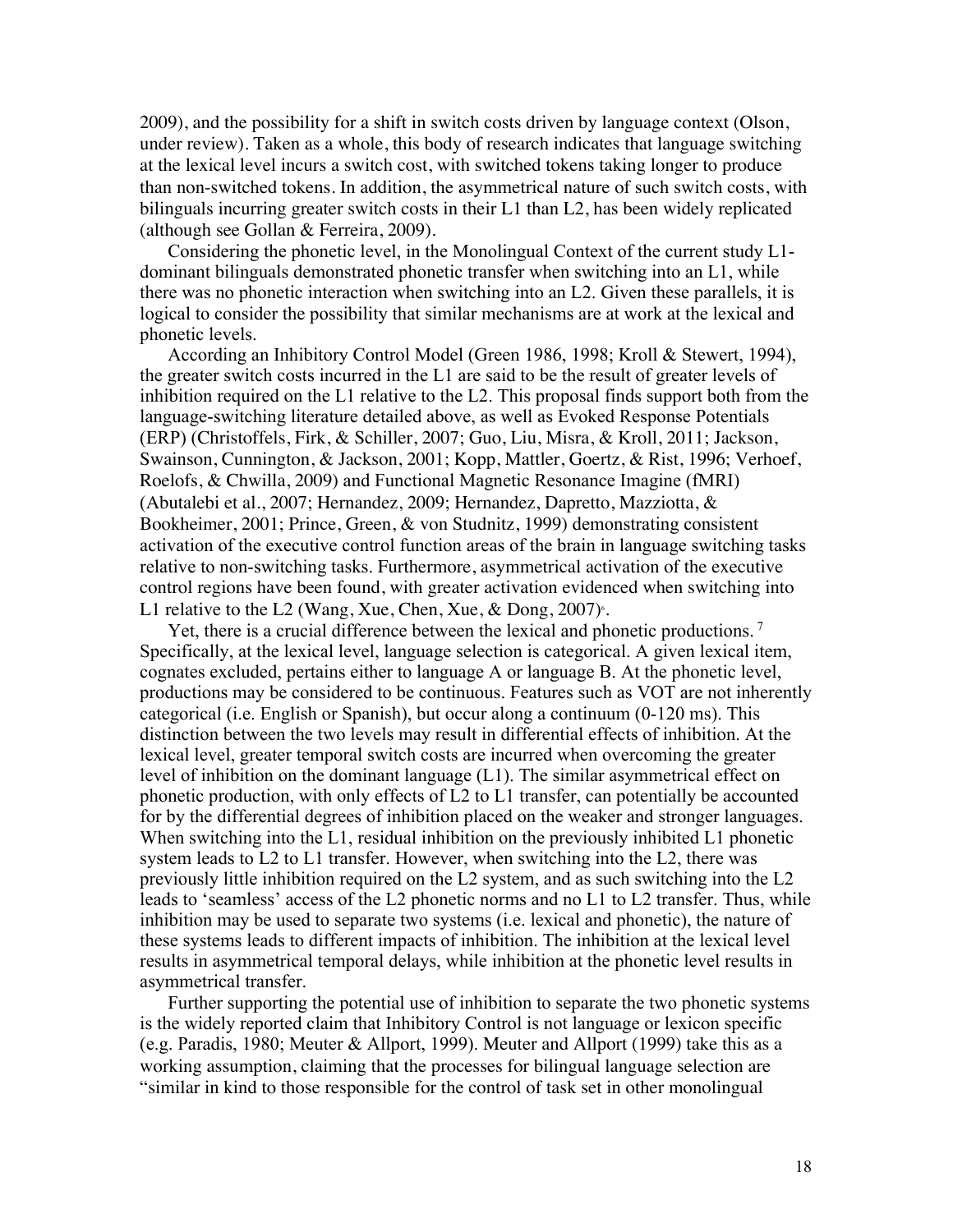and/or non-language task domains" (25). This assumption is well supported by comparisons between the language switching and task switching literature (for reviews see Kiesel et al., 2010; Monsell, 1996, 2003). In brief, similar asymmetrical costs have been found for task switching, with greater switch costs, or *shift costs*, observed for more dominant tasks (i.e. easier) relative to weaker tasks (i.e. more difficult) (e.g. Allport, Styles, & Hsieh, 1994). Similar parallels can be made with the neurolinguistic studies, in which activation of the executive control functions in language switching tasks (i.e. Abutalebi et al., 2007) is not found in language-specific brain areas. Inherent within the claim that Inhibitory Control is not language specific is the fact that it is not necessarily lexicon-specific. That is, if inhibition plays a role separating two lexicons and two task types, it is reasonable to posit that it may be employed at the phonetic level.

#### *A Gradient Interpretation*

While this interpretation (Inhibitory Control Model) seems to account for the paradoxical L2 to L1 phonetic transfer found, it must also adequately account for the effects of language context. Results in the current study indicate that there was a significant difference in the effect of switching on phonetic transfer in the Monolingual and Bilingual Contexts. With a categorical view of inhibition, similar phonetic interactions should result from language switching regardless of language context. Thus, considering the previously identified pattern of phonetic transfer, a switch from L2 to L1 should always be produced with similar degree L2 to L1 transfer. A comparison of the results for language switches in the Monolingual and Bilingual contexts does not support this prediction.

This difference in performance in the two contexts can be accounted for, however, with a gradient view of inhibition. Roughly equal levels of inhibition applied to both languages could eliminate the asymmetrical phonetic transfer found in the Monolingual Context. Specifically, driven by a globally reactive nature of inhibition, in the Bilingual Context both languages would remain partially inhibited. Thus, in a switch from L1 to L2, the L1 would remain partially inhibited, thus limiting the amount of transfer relative to the non-switched token in the same context. Similarly, in a switch from L2 to L1, the L<sub>2</sub> phonetic system would be partially inhibited, again limiting transfer.

Again, this proposal finds support in language switching at the lexical level. Recently, the results presented by Olson (under review), demonstrated that bilinguals may shift their switch costs depending on the language context. Specifically, switching in a monolingual context resulted in asymmetrical switch costs, while switching in a balanced bilingual context resulted in symmetrical switch costs. Paralleling the proposal here, Olson (under review) supports a gradient interpretation of the inhibitory mechanism to account for these differences.

#### **5. Conclusion**

The present study has examined the interaction between a bilingual's two sets of phonetic norms, specifically by exploiting divergent voice onset times in English and Spanish, in an attempt to better understand the cognitive mechanism used for selection and separation of the two phonetic systems. In examining the phonetic data from the cued language switching paradigm, parallels emerged between previous findings at the lexical level (e.g. Meuter & Allport, 1999) and the phonetic level. Specifically, asymmetrical phonetic transfer was observed, with subjects evidencing L2 to L1 transfer in the Monolingual Context, similar to the well-documented asymmetrical switch costs found at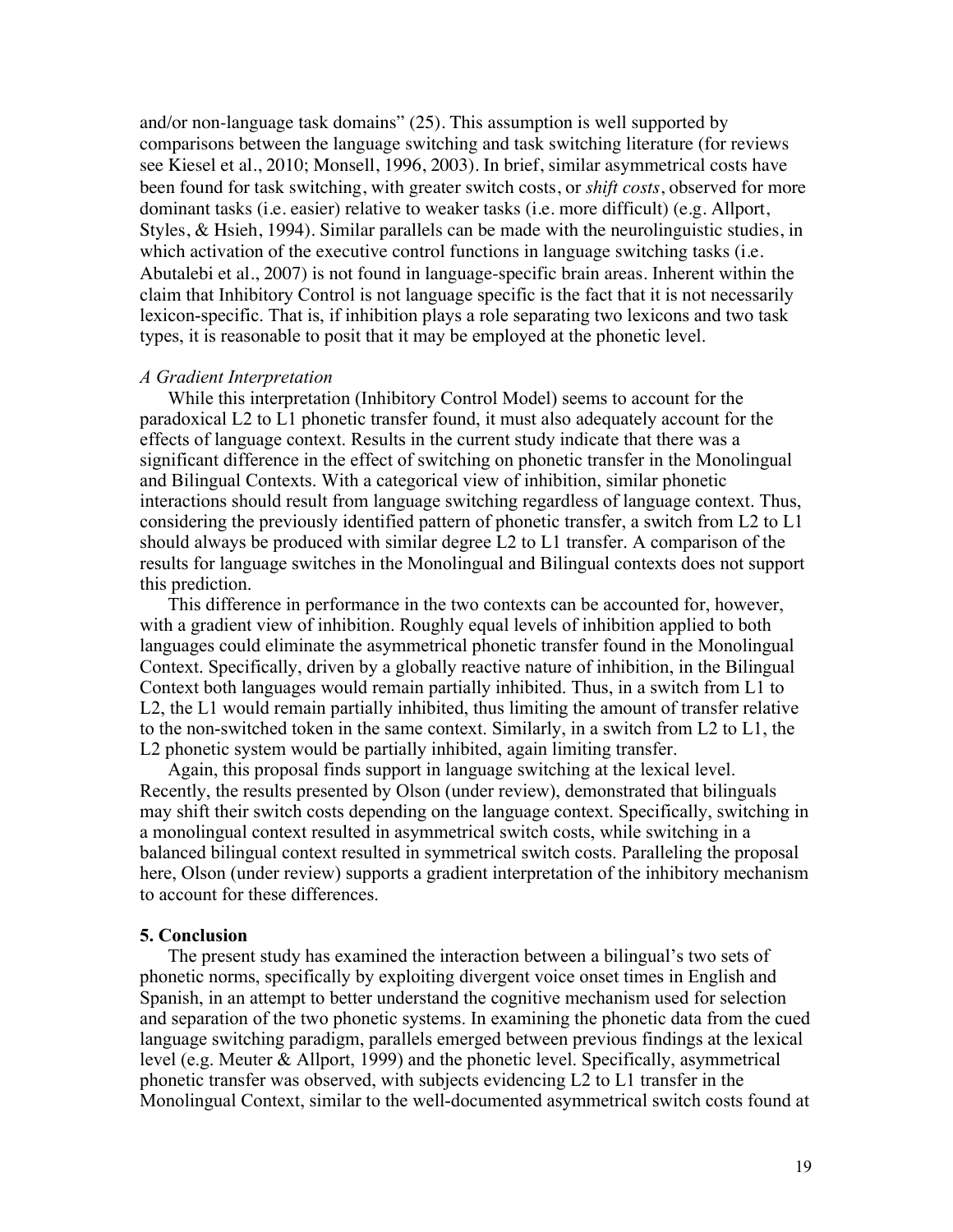the lexical level. These results may be accounted for by extending the Inhibitory Control Model (Green, 1986), originally proposed for language switches at the lexical level, with the asymmetrical results stemming from asymmetrical levels of inhibition required on the phonetic systems. The symmetrical results found in the Bilingual Context, with no differences observed between the switched and non-switched tokens, were explained as resulting from similar levels of inhibition on the two systems driven by contextually modulated levels of inhibition.

While the results of the current study are intriguing, there are several limitations, including the number of tokens and distinct stimuli, the focus on a single phonetic feature, and the use of a single language pairing (Spanish-English). Future research should address these limitations, and extend the current results into different bilingual populations. It should also be readily acknowledged that, while an ICM model for bilingual lexical selection has garnered support over decades of research, the current proposal for a phonetic-level ICM is tentative at best. Future research will be needed to confirm these findings and consider other accounts or interpretations of phonetic selection.

## **Acknowledgements**

This project is based upon work supported by the National Science Foundation under Grant No. 1024320. Any opinions, findings, and conclusions or recommendations expressed in this material are those of the author and do not necessarily reflect the views of the National Science Foundation. Additionally, I am indebted to the efforts of A. J. Toribio, M. Ortega-Llebaria**,** and all the bilingual participants for this study. A portion of this study was presented at the 6<sup>th</sup> *Laboratory Approaches to Romance Phonology*, and I am grateful for the feedback of those in attendance. Any errors, of course, remain my own.

#### **References**

- Abutalebi, J., Brambati, S. M., Annoni, J. M., Moro, A., Cappa, S.F., & Perani, D. (2007). The neural cost of the auditory perception of language switches: An event related functional magnetic resonance imaging study in bilinguals. *The Journal of Neuroscience*, *27*(50), 13762-13769.
- Allport, A., Styles, E. A., & Hsieh, S. (1994). Shifting intentional set: Exploring the dynamic control of tasks. In C. Umilta & M. Moscovitch (Eds.), *Attention and performance XV: Conscious and nonconscious information processing* (pp. 421–452). Hillsdale, NJ: Erlbaum.
- Amengual, M. (2012). Interlingual influence in bilingual speech: Cognate status effect in a continuum of bilingualism. *Bilingualism: Language and Cognition,* 15(3), 517-530.
- Antoniou, M., Best, C., Tyler, M., & Kroos, C. (2011). Inter-language interference in VOT production by L2-dominant bilinguals: Asymmetries in phonetic code switching. *Journal of Phonetics, 39*(4), 558-570.
- Auer, P. (1998). The pragmatics of code switching: A sequential approach. In L. Milroy & P. Muysken (Eds.), *One speaker, two languages, cross-disciplinary perspectives*  (pp. 115-135). Cambridge University Press.
- Bachman, L., & Palmar, A. (1985). *Basic concerns in language test validation.* Reading, MA: Addison Wesley.
- Bell, A., Brenier, J., Gregory, M., Girand, C., & Jurafsky, D. (2002). Predictability effects on durations of content and function words in conversational English. *Journal*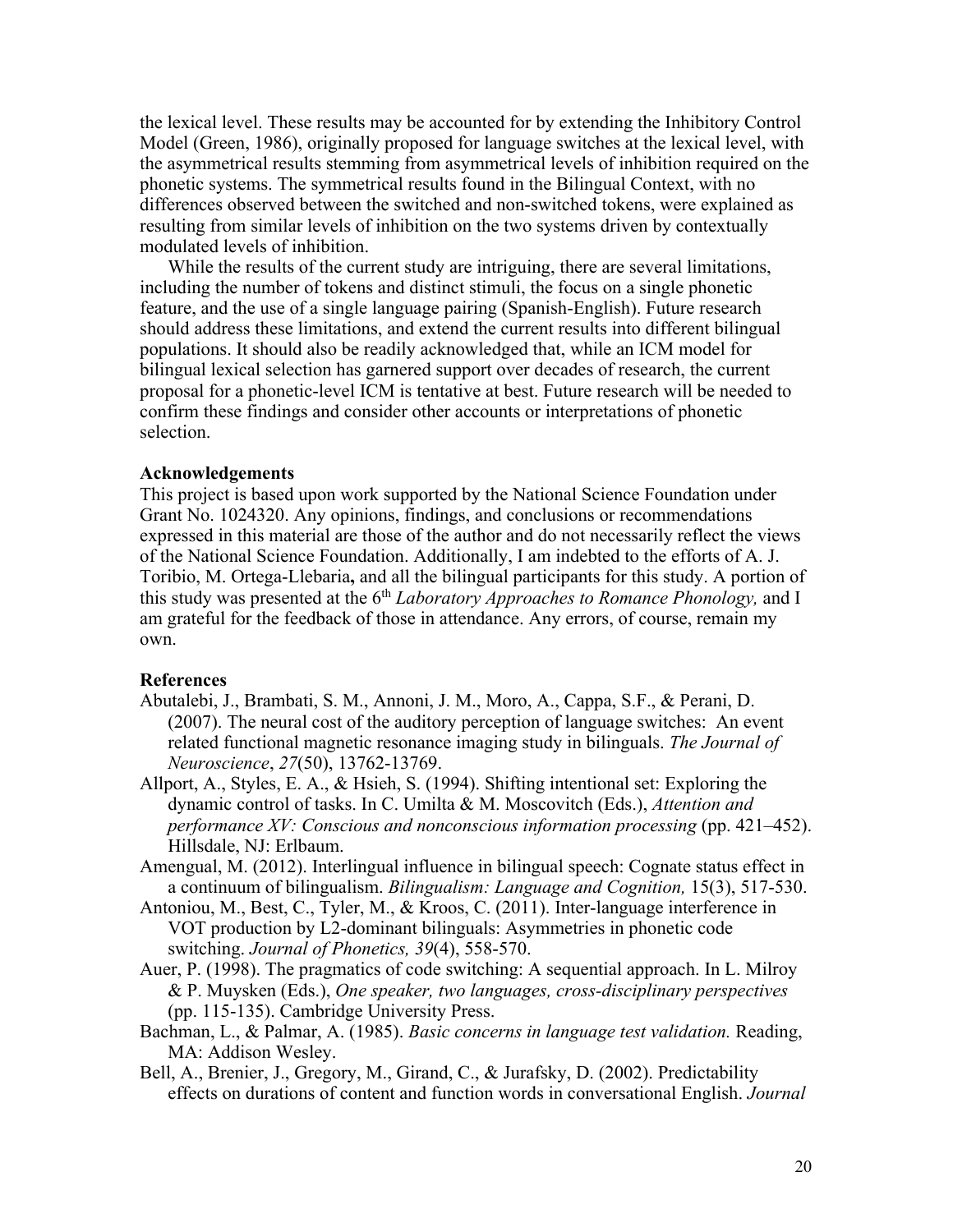*of Memory and Language*, *60*(1), 92–111.

- Best, C. T. and Tyler, M. (2007). Nonnative and second-language speech perception: Commonalities and complementarities. In O.-S. Bohn and M. J. Munro (Eds.), *Second language speech learning: The role of language experience in speech perception and production.* (pp.13-34). Amsterdam: John Benjamins Publishing.
- Blumenfeld, H., & Marian, V. (2007). Constrains on parallel activation in bilingual spoken language processing: Examining proficiency and lexical status using eyetracking. *Language and Cognitive Processes, 22*(5), 633-660.
- Boersma, P., & Weenink, D. (2009). Praat: doing phonetics by computer. Version 5.1.07. [computer program]. Retrieved January 10, 2009. Available from *http://www.praat.org/*
- Bosch, L., & Sebastian-Galles, N. (2003). Simultaneous bilingualism and the perception of a language-specific vowel contrast in the first year of life. *Language and Speech, 46*, 217-243.
- Bullock, B. (2009). Phonetic reflexes of code switching. In B. Bullock & A. J. Toribio (Eds.), *The Cambridge handbook of linguistic code switching* (pp.163-181)*.*  Cambridge, U.K.: Cambridge University Press.
- Bullock, B., & Toribio, A. J. (2009). Trying to hit a moving target: On the sociophonetics of code switching. In L. Isurin, D. Winford, & K. De Bot (Eds.), *Multidisciplinary approaches to code switching* (pp. 189-206)*.* Philadelphia, PA: John Benjamins.
- Bullock, B., Toribio, A. J., González, V., & Dalola, A. (2006). Language dominance and performance outcomes in bilingual pronunciation. In M. Grantham O'Brien, C. Shea, & J. Archibald (Eds.) *Proceedings of the 8th generative approaches to second language acquisition conference* (pp. 9-16). Somerville, MA: Cascadilla Proceedings Project.
- Caramazza, A., Yeni-Komshian, G. H., Zurif, E. B., & Carbone, E. (1973). The acquisition of a new phonological contrast: The case of stop consonants in French-English bilinguals. *Journal of the Acoustical Society of America*, *54*(2)*,* 421 -428.
- Cedrus Corporation. (2010). SuperLab Pro 4.1.2 [software]. San Pedro, CA.
- Chan, B. H. (2003). *Aspects of the syntax, the pragmatics and the production of code switching: Cantonese and English* [Berkeley Insights in Linguistics and Semiotics 51]. New York, NY: Peter Lang Publishing.
- Chincotta, D., & Underwood, G. (1998). Non-temporal determinants of bilingual memory capacity: The role of long-term representations and fluency. *Bilingualism, 1,* 117-130.
- Christoffels, I., Firk, C., & Schiller, N. O. (2007). Bilingual language control: An eventrelated brain potential study. *Brain Research, 1147,* 192-208.
- Costa, A. (2005). Lexical access in bilingual production. In J. F. Kroll & A. M. B. de Groot (Eds.), *Handbook of bilingualism: Psycholinguistic approaches* (pp. 308–325). New York, NY: Oxford.
- Costa, A., & Santesteban, M. (2004). Lexical access in bilingual speech production: Evidence from language switching in highly proficient bilinguals and L2 learners. *Journal of Memory and Language, 50,* 491–511.
- Costa, A., Santesteban, M., & Ivanova, I. (2006). How do highly proficient bilinguals control their lexicalization process? Inhibitory and language specific selection mechanisms are both functional. *Journal of Experimental Psychology: Learning, Memory, and Cognition, 32,* 1057–1074.
- Davies, M. (2005). *A frequency dictionary of modern Spanish: Core vocabulary for learners.* London, U.K.: Routledge.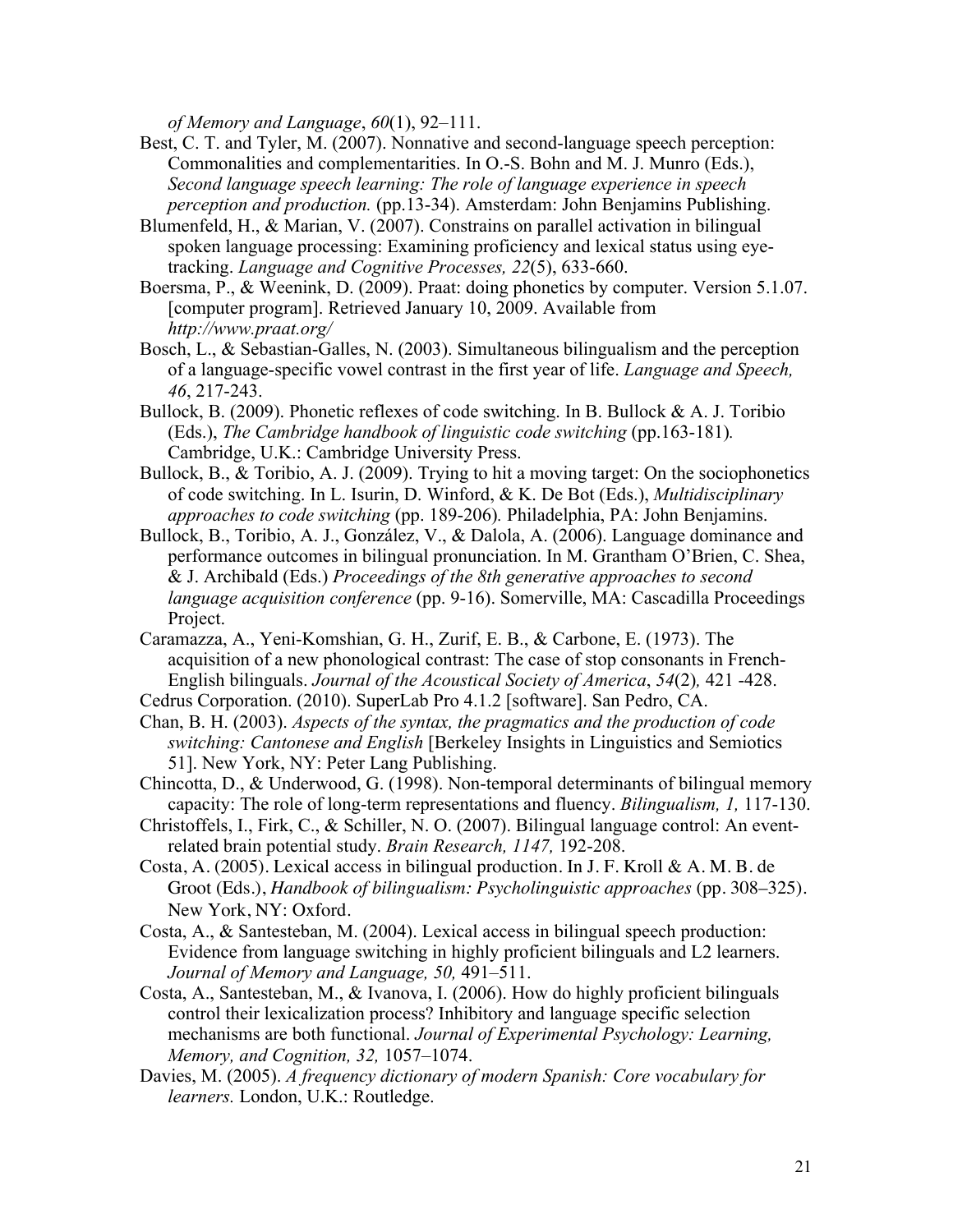- Davies, M., & Gardner, D. (2010). *A frequency dictionary of American English.* New York, NY: Routledge.
- Fabiano-Smith, J., & Barlow, J. A. (2010). Interaction in bilingual phonological acquisition: Evidence from phonetic inventories. *International Journal of Bilingual Education and Bilingualism, 13*(1), 1-19.
- Finkbeiner, M., Almeida, A. J., Janssen, N., & Caramazza, A. (2006). Lexical selection in bilingual speech production does not involve language suppression. *Journal of Experimental Psychology: Learning, Memory, and Cognition*, *32*(5), 1075–1089.
- Finkbeiner, M., Gollan, T., & Caramazza, A. (2006). Lexical access in bilingual speakers: What's the (hard) problem? *Bilingualism: Language and Cognition, 9*(2), 153–166.
- Flege, J. E., & Eefting, W. (1987). Production and perception of English stops by native Spanish speakers. *Journal of Phonetics, 15*, 67-83.
- Flege, J. E. (1995). Second language speech learning: Theory, findings, and problems. In W. Strange (Ed.), *Speech perception and linguistic experience in cross-language research* (pp. 233-277). Timonium, MD: York Press.
- Flege, J. E., Mackay, I., & Piske, T. (2002). Assessing bilingual dominance. *Applied Psycholinguistics, 23*, 567-598.
- Flege, J. E., & Port, R. (1981). Cross-language phonetic interference: Arabic to English*. Language and Speech, 24*, 125–146.
- Flege, J. E., Yeni-Komshian, G., & Liu, S. (1999). Age constraints on second language acquisition. *Journal of Memory and Language, 41*, 78–104.
- Fowler, C. A., Sramko, V., Ostry, D. J., Rowland, S. A., & Hallé, P. A. (2008). Cross language phonetic influences on the speech of French–English bilinguals. *Journal of Phonetics, 36*, 649–663.
- Genesee, F. (1989). Early bilingual development: One language or two? *Journal of Child Language, 16*(1), 161-179.
- Gollan, T., & Ferreira, V. (2009). Should I stay or should I switch? A cost-benefit analysis of voluntary language switching in young and aging bilinguals. *Journal of Experimental Psychology: Learning, Memory, and Cognition, 35*(3), 640-665.
- Green, D. W. (1986). Control, activation and resource: A framework and a model for the control of speech in bilinguals. *Brain and Language, 27,* 210–223.
- Green, D. W. (1998). Mental control of the bilingual lexico-semantic system. *Language and Cognition,* 1, 67-81.
- Griffin, Z. & Bock, K. (2000). What the eyes say about speaking. *Psychological Science, 11*, 201-258.
- Grosjean, F. (1982). *Life with two languages: An introduction to bilingualism*. Cambridge, MA: Harvard University Press.
- Grosjean, F. (1985). Polyglot aphasics and language mixing: A comment on Perecman (1984). *Brain and Language*, *26*, 349-355.
- Grosjean, F. (1997). Processing mixed language: Issues, findings, and models. In A. De Groot & J. Kroll (Eds.), *Tutorials in bilingualism: Psycholinguistic perspectives* (pp. 225-54). Mahwah, NJ: Lawrence Erlbaum Associates.
- Grosjean, F. (1998). Transfer and language mode. *Bilingualism: Language and Cognition*, *1*(3), 175-176.
- Grosjean, F. (2001). The bilingual's language modes. In Nicol, J. (Ed.) *One mind, two languages: Bilingual language processing*. Malden, MA: Blackwell Publishers Inc.
- Grosjean, F. (2008). *Studying bilinguals*. Oxford, UK: Oxford University Press.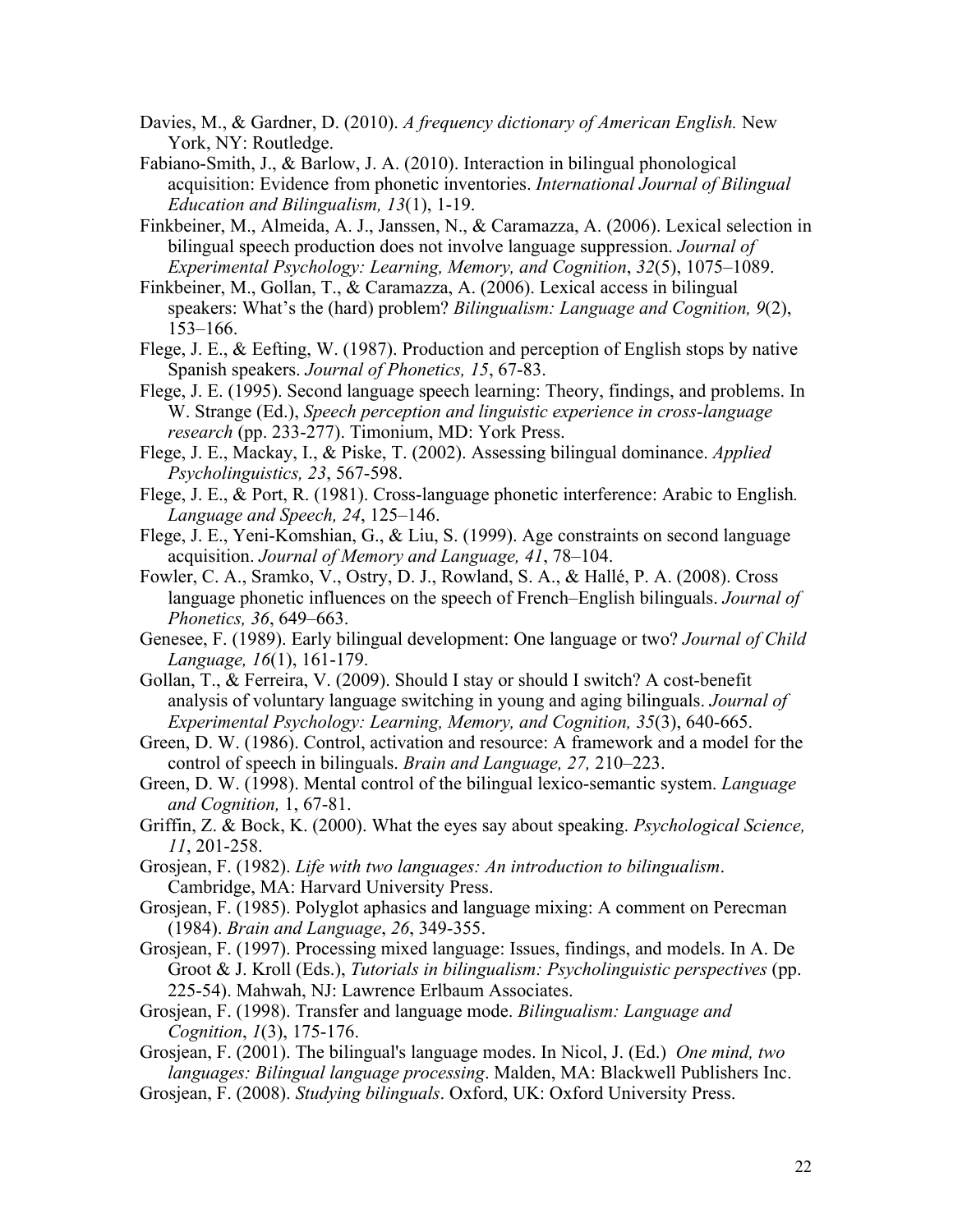Grosjean, F., & Miller, J. L. (1994). Going in and out of languages: An example of bilingual flexibility. *Psychological Science, 5*, 201-206.

Gumperz, J. (1982). *Discourse strategies*. Cambridge, UK: University Press.

- Guo, T., Liu, H., Misra, M., & Kroll, J. F. (2011). Local and global inhibition in bilingual word production: fMRI evidence from Chinese-English bilinguals. *Neuroimage, 56*(4), 2300-2309.
- Hasselmo, N. (1970). Code switching and modes of speaking. In G. Gilbert (Ed.), *Texas studies in bilingualism: Spanish, French, German, Czech, Polish, Sorbian, and Norwegian in the southwest* (pp. 179-210). Berlin: de Gruyter.
- Hazan, V., & Boulakia, G. (1993). Perception and production of a voicing contrast by French-English bilinguals. *Language and Speech, 36*, 17-38.
- Hernandez, A. E. (2009). Language switching in the bilingual brain: What's next? *Brain and Language, 109,* 133-140.
- Hernandez, A. E., Dapretto, M., Mazziotta, J., & Bookheimer, S. (2001). Language switching and language representation in Spanish-English bilinguals: An fMRI study. *NeuroImage*, *14*, 510-520.
- Illes, J., Francis, W., Desmond, J., Gabrieli, J., Glover, G., Poldrack, R., Lee, C., & Wagner, A. (1999). Convergent cortical representation of semantic processing in bilinguals. *Brain and Language, 70,* 347–363.
- Jackson, G. M., Swainson, R., Cunnington, R., & Jackson, S. R. (2001). ERP correlates of executive control during repeated language switching. *Bilingualism Language and Cognition, 4,*169 –178.
- Jia, G., Aaronson, D., & Wu, Y. (2002). Long-term attainment of bilingual immigrants: Predictive variables and language group differences. *Applied Psycholinguistics, 23*, 599-621.
- Kehoe, M., Lleó, C., & Rakow, M. (2004). Voice onset time in bilingual German-Spanish children. *Bilingualism: Language and Cognition, 7*(1), 71-88.
- Keshavarz, M., & Ingram, D. The early phonological development of a Farsi-English bilingual child. *International Journal of Bilingualism*, 6, 255–269.
- Khattab, G. (2003). VOT in English and Arabic bilingual and monolingual children. In D. Parkinson & E. Benmamoun (Eds.), *Perspectives on Arabic linguistics XIII-XIV* (pp. 1-38). Amsterdam: John Benjamins.
- Khattab G. (2009). Phonetic accommodation in children's code switching. In B. Bullock & A. J. Toribio (Eds.), *The Cambridge handbook of linguistic code switching* (pp.142-160). Cambridge, UK: Cambridge University Press.
- Kiesel, A., Steinhauser, M., Wendt, M., Falkenstein, M., Jost, K., Philipp, A., & Koch, I. (2010). Control and interference in task switching: A review. *Psychological Bulletin, 136*(5), 849-874.
- Kopp, B., Mattler, U., Goertz, R., & Rist, F. (1996). N2, P3, and the lateralized readiness potential in a no-go task involving selective response priming. *Electroencephalography and Clinical Neurophysiology*, *99*, 19–27.
- Koppe, R., & Meisel, J. M. (1995). Code-mixing in bilingual first language acquisition. In L. Milroy & P. Muysken. (Eds.), *One Speaker, two languages: Cross-disciplinary perspectives on code switching* (pp.276-301). Cambridge, UK: Cambridge University Press.
- Kroll, J.F., & Stewart, E. (1994). Category interference in translation and picture naming: Evidence for asymmetric connections between bilingual memory representations. *Journal of Memory and Language, 33,* 149-174.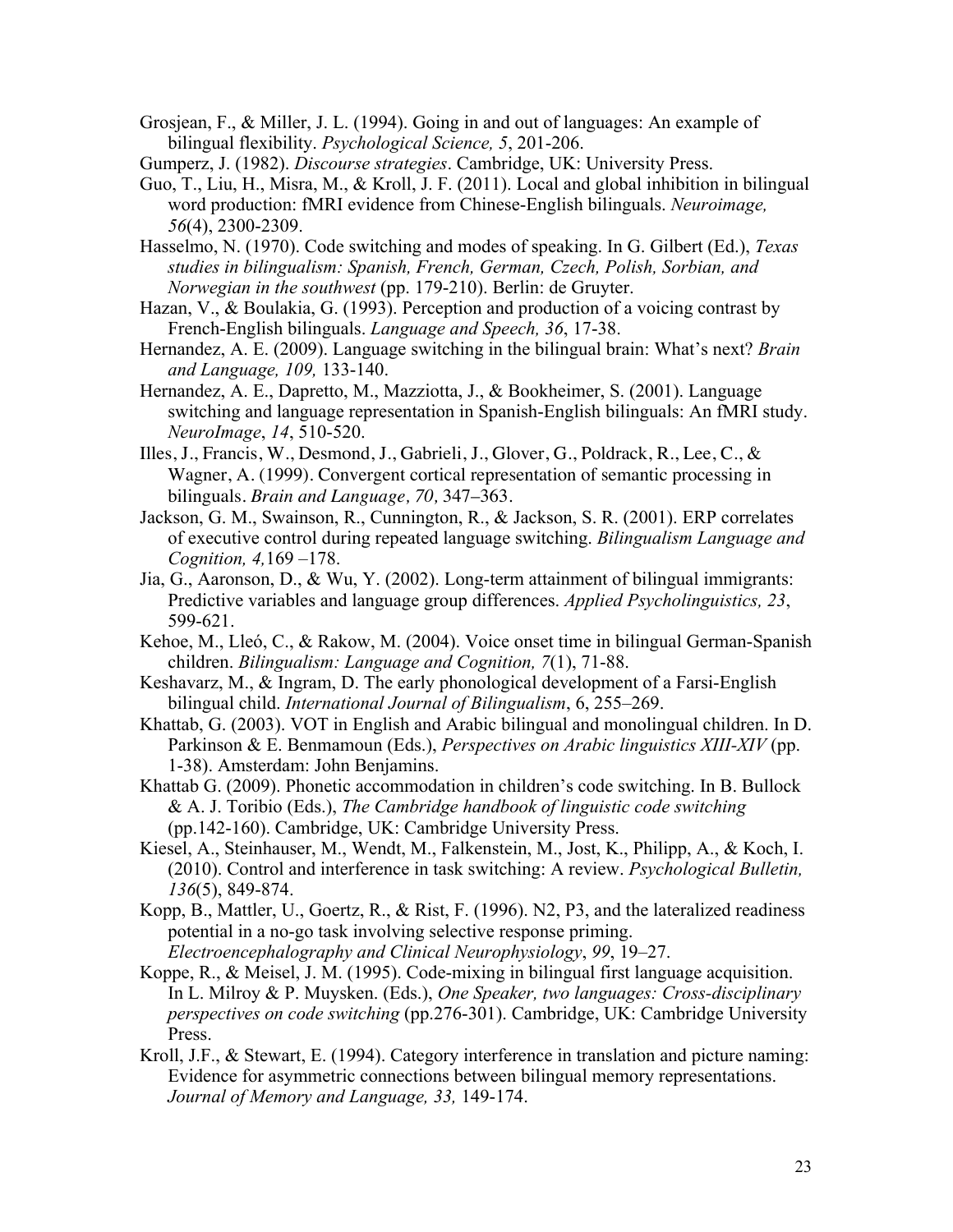- Kuhl, P. K. (1992). Infants' perception and representation of speech: Development of a new theory. In J. J. Ohala, T. M. Nearey, B. L. Derwing, M. M. Hodge & G. E. Wiebe (Eds.), *Proceedings of the international conference on spoken language processing* (pp. 449-456). Edmonton, Alberta: University of Alberta.
- Lanza, E. (1992). Can bilingual two-year-olds code-switch? *Journal of Child Language, 19,* 633-658.
- Linck, J., Schwieter, J. & Sunderman, G. (2011). Inhibitory control predicts language switching performance in trilingual speech production. *Bilingualism: Language and Cognition.*
- Lindblom, B. (1990). Explaining phonetic variation: A sketch of the H and H theory. In W. Hardcastle & A. Marchal (Eds.), *Speech Production and Speech Modeling*. Amsterdam, Kluwer.
- Linell, P. (1998). *Approaching dialogue. Talk, interaction and contexts in dialogical perspectives.* Amsterdam: John Benjamins.
- Lisker, L. & Abramson, A. (1964). A cross-language study of voicing in initial stops. *Word, 20,* 284–422.
- MacIntyre, P. D., Noels, K. A., & Clement, R. (1997). Biases in self-ratings of second language proficiency: The role of language anxiety. *Language Learning, 47*, 265– 287.
- MacLeod, A. A. N., & Stoel-Gammon, C. (2010) What is the impact of age of second language acquisition on the production of consonants and vowels among childhood bilinguals? *International Journal of Bilingualism, 14*(4), 400-421.
- Marian, V., & Spivey, M. J. (2003). Competing activation in bilingual language processing: Within- and between- language competition. *Bilingualism: Language and Cognition, 6,* 97–115.
- Marian, V., Blumenfeld, H., & Kaushanskaya, M. (2007). The language experience and proficiency questionnaire (LEAP-Q): Assessing language profiles in bilinguals and multilinguals. *Journal of Speech, Language and Hearing Research, 50,* 940-967.
- Meuter, R. F. I., & Allport, A. (1999). Bilingual language switching in naming: Asymmetrical costs of language selection. *Journal of Memory and Language, 40,* 25- 40*.*
- Monsell, S. (1996). Control of mental processes. In V. Bruce (Ed.), *Unsolved mysteries of the mind: Tutorial essays on cognition* (pp. 93-148). Hove, East Sussex England: Erlbaum.
- Monsell, S. (2003). Task switching. *Trends in Cognitive Science,* 7(3), 134-140.
- Muysken, P. (2000) *Bilingual speech: A typology of codemixing.* Cambridge, U.K.: Cambridge University Press.
- Myers-Scotton, C. (1993). *Dueling languages*. Oxford, UK: Oxford University Press.
- Olson, D. (2010). Phonetic correlates of code switching: A case for hyper-articulation. Presented at the *Hispanic Linguistics Symposium.* San Juan, PR.
- Olson, D. (2012). The phonetics of insertional code switching: Suprasegmental analysis and a case for hyper-articulation. *Linguistic Approaches to Bilingualism,* 2(4), 439- 457.
- Olson, D. (2013). *Bilingual language contexts: Variable language switching costs and phonetic production.* (Unpublished doctoral dissertation). University of Texas at Austin, Austin, TX.
- Pallier, C., Bosch, L., & Sebastian-Galles, N. (1997). A limit on behavioral plasticity in speech perception. *Cognition, 64*, 9-17.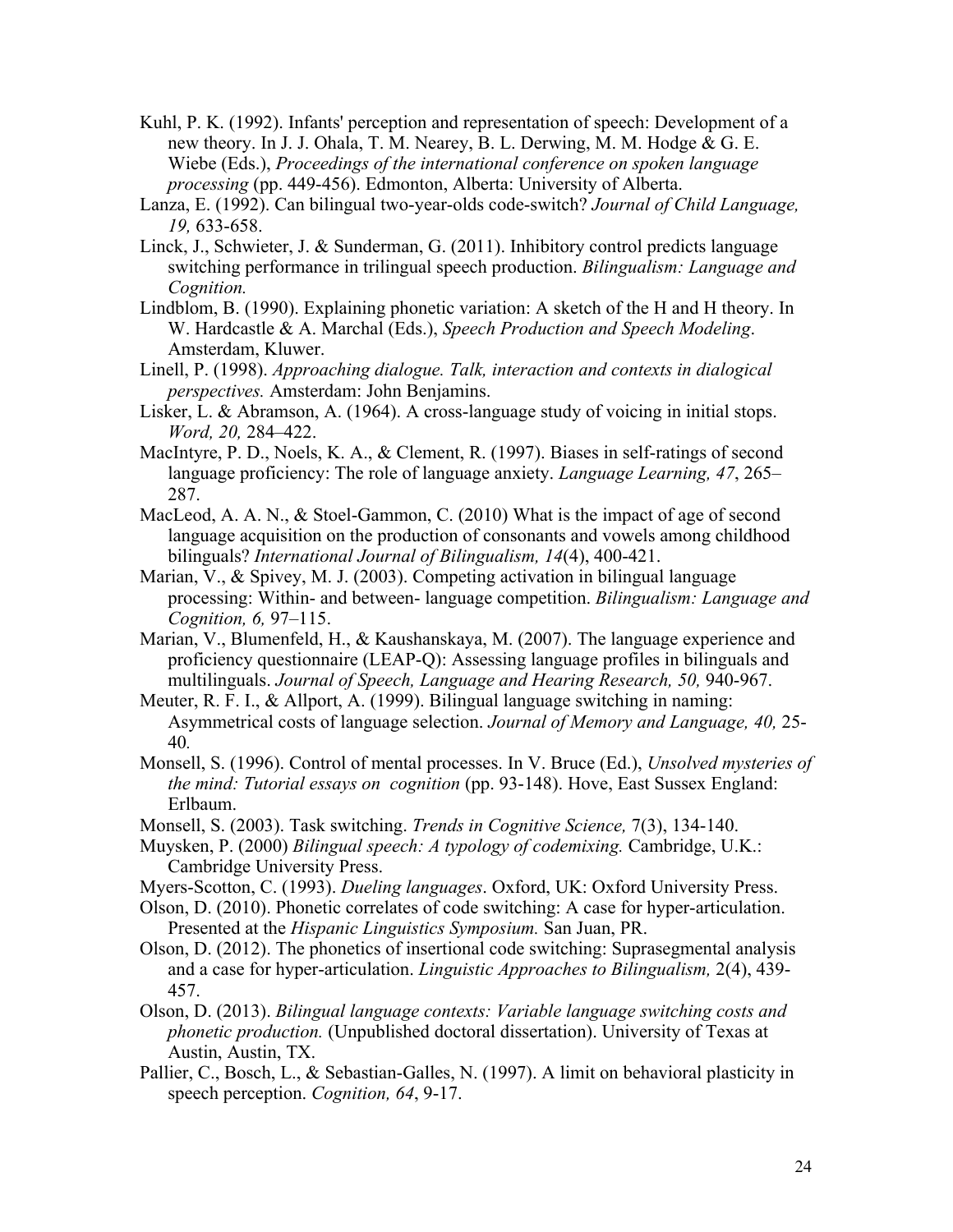- Paradis, J., & Genesee, F. (1996). Syntactic acquisition in bilingual children: Autonomous or interdependent? *Studies in Second Language Acquisition, 18*(1), 1– 25.
- Perecman, E. (1984). Spontaneous translation and language mixing in a polyglot aphasic. *Brain and Language, 23,* 43-63.
- Philipp, A. M., Gade, M., & Koch, I. (2007). Inhibitory processes in language switching: Evidence from switching language-defined response sets. *European Journal of Cognitive Psychology, 19,* 395-416.
- Philipp, A. M., & Koch, I. (2009). Inhibition in language switching: What is inhibited when switching among languages in naming tasks? *Journal of Experimental Psychology: Learning, Memory & Cognition, 35*, 1187-1195.
- Poplack, S. (1980). Sometimes I'll start a sentence in Spanish *y termino en español*: Towards a typology of code switching. *Linguistics, 18,* 581-618.
- Price, C. J., Green, D. W., & von Studnitz, R. (1999). A functional imaging study of translation and language switching*. Brain, 122,* 2221-2235.
- The R Foundation for Statistical Computing, 2008- Version 2.6.1 [software].
- Reyes, I. (2004). Functions of code switching in schoolchildren's conversations. *Bilingual Research Journal, 28*(1), 77-98.
- Schwieter, J. W., & Sunderman, G. (2008). Language switching in bilingual speech production: In search of the language-specific selection mechanism. *The Mental Lexicon, 3*(2)*,* 214–238.
- Shameem, N. (1998). Validating self-reported language proficiency by testing performance in an immigrant community: The Wellington Indo-Fijians. *Language Testing, 15,* 86–108.
- Snodgrass, J., & Vanderwart, M. (1980). A standardized set of 260 pictures: Norms for name agreement, image agreement, familiarity, and visual complexity. *Journal of Experimental Psychology: Human Learning & Memory,* 6, 174-215.
- Soares, C., & Grosjean, F. (1984). Bilinguals in a monolingual and a bilingual speech mode: The effect on lexical access. *Memory and Cognition, 12*, 380-386.
- Stefani, L. (1994). Peer, self and tutor assessment: Relative reliabilities. *Studies in Higher Education, 19,* 69–75.
- Treffers-Daller, J. (1998). Variability in code switching styles: Turkish-German code switching patterns. In R. Jacobson (Ed.)*, Codeswitching worldwide* (pp. 177-198)*,* New York, NY: Mouton de Gruyter.
- Verhoef, K., Roelofs, A., & Chwilla, D. (2009). Role of inhibition in language switching: Evidence from event related brain potentials in overt picture naming. *Cognition, 110,*  84–99.
- Vihman, M. M. (1985). Language differentiation by the bilingual infant. *Journal of Child Language, 12,* 297-324.
- Volterra, V., & Taeschner, T. (1978). The acquisition and development of language by bilingual children. *Journal of Child Language, 5,* 311-326.
- Wang, Y., Xue, G., Chen, C., Xue, F., & Dong, Q. (2007). Neural bases of asymmetric language switching in second-language learners: an ER-fMRI study. *Neuroimage, 35*(2), 822-870.
- Yeni-Komshian, G., Flege, J. E., & Liu, S. (2000). Pronunciation proficiency in the first and second languages of Korean-English bilinguals. *Bilingualism: Language and Cognition, 3*(2), 131-149.
- Zentella, A. C. (1997). *Growing up bilingual*. Oxford, UK: Blackwell Publishers Ltd.